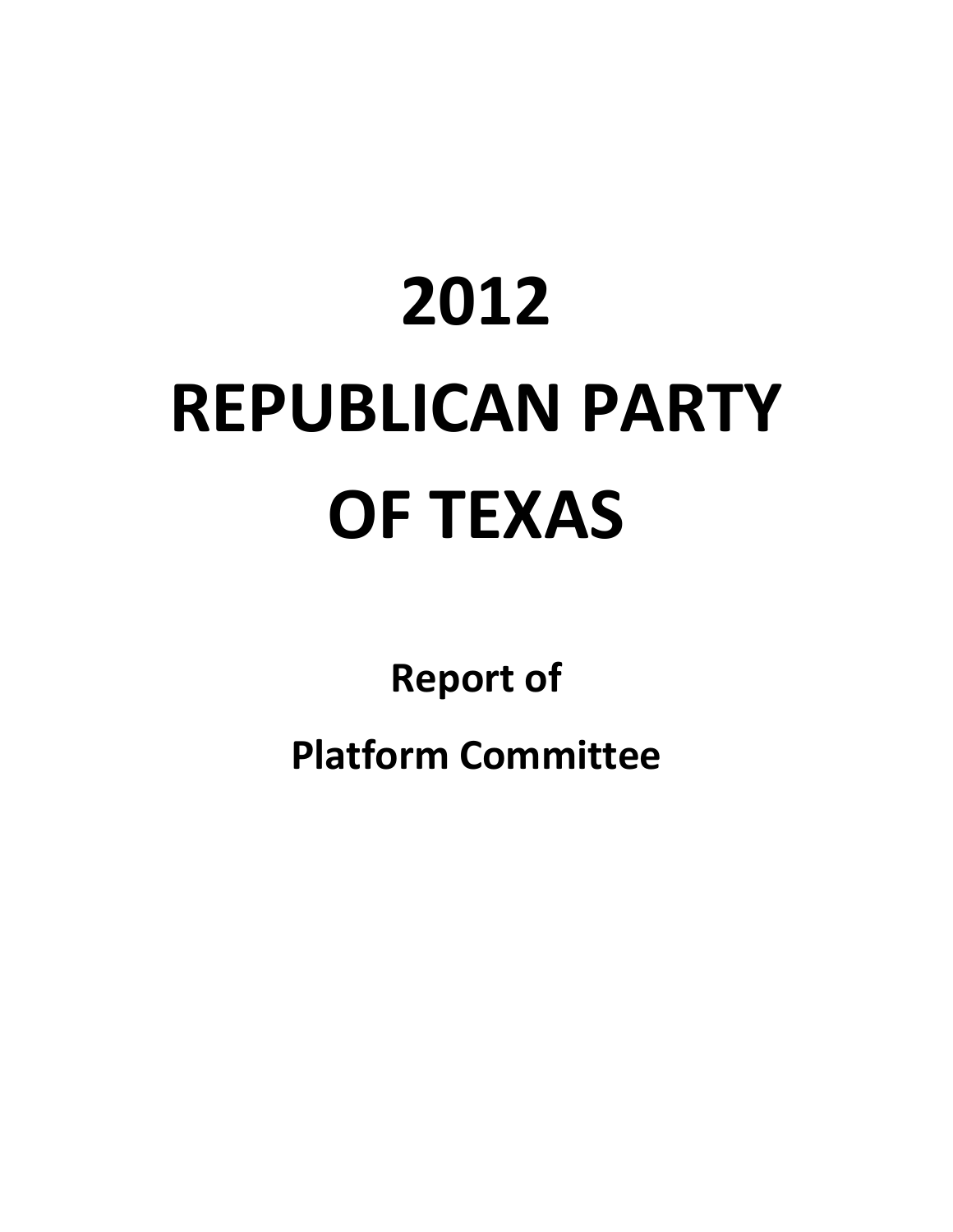## 2012 STATE REPUBLICAN PARTY PLATFORM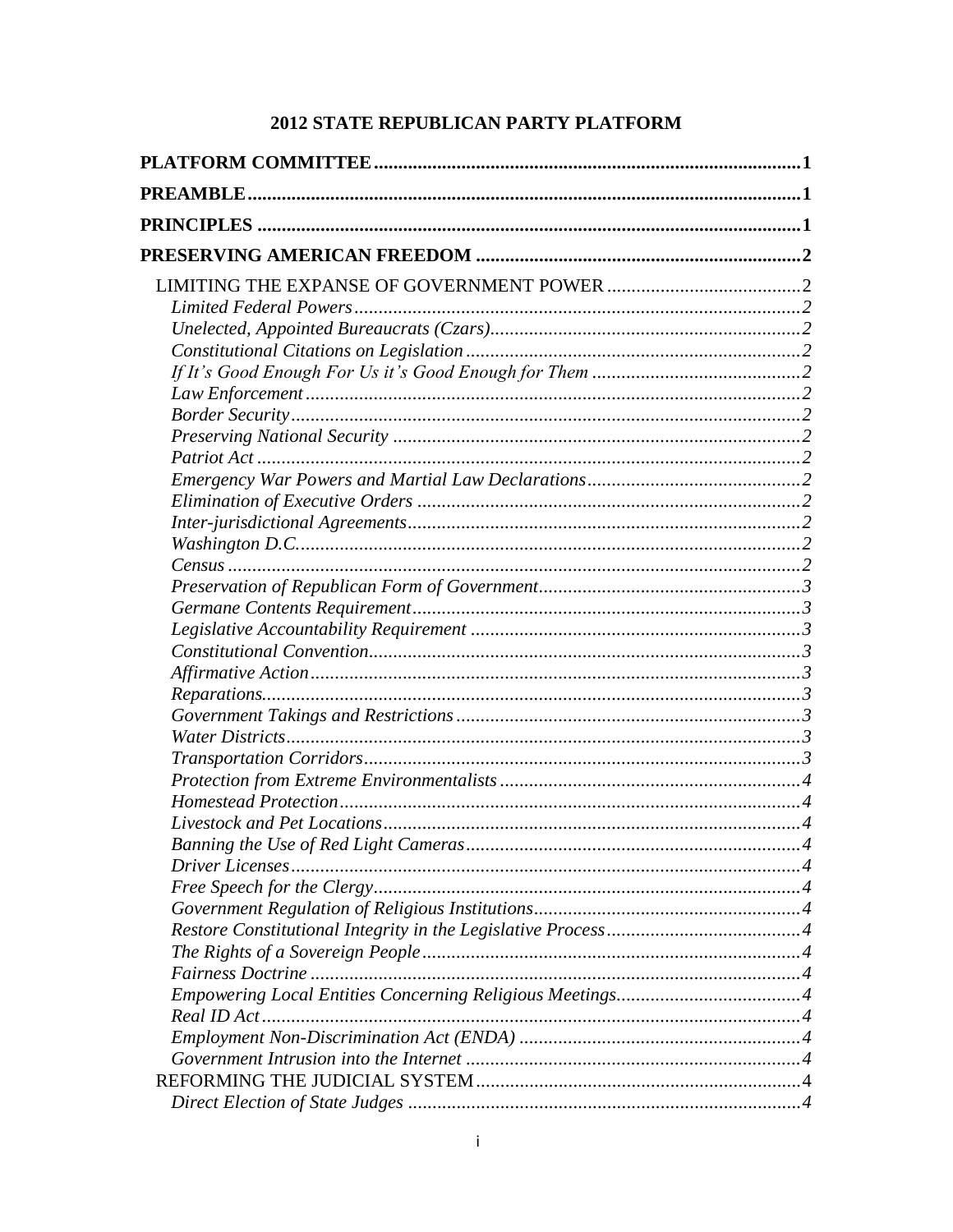| Filibuster                                                    |  |
|---------------------------------------------------------------|--|
|                                                               |  |
|                                                               |  |
| HONORING THE SYMBOLS OF OUR AMERICAN HERITAGE7                |  |
|                                                               |  |
|                                                               |  |
|                                                               |  |
|                                                               |  |
|                                                               |  |
|                                                               |  |
|                                                               |  |
| STRENGTHENING FAMILIES, PROTECTING LIFE AND PROMOTING HEALTH7 |  |
|                                                               |  |
|                                                               |  |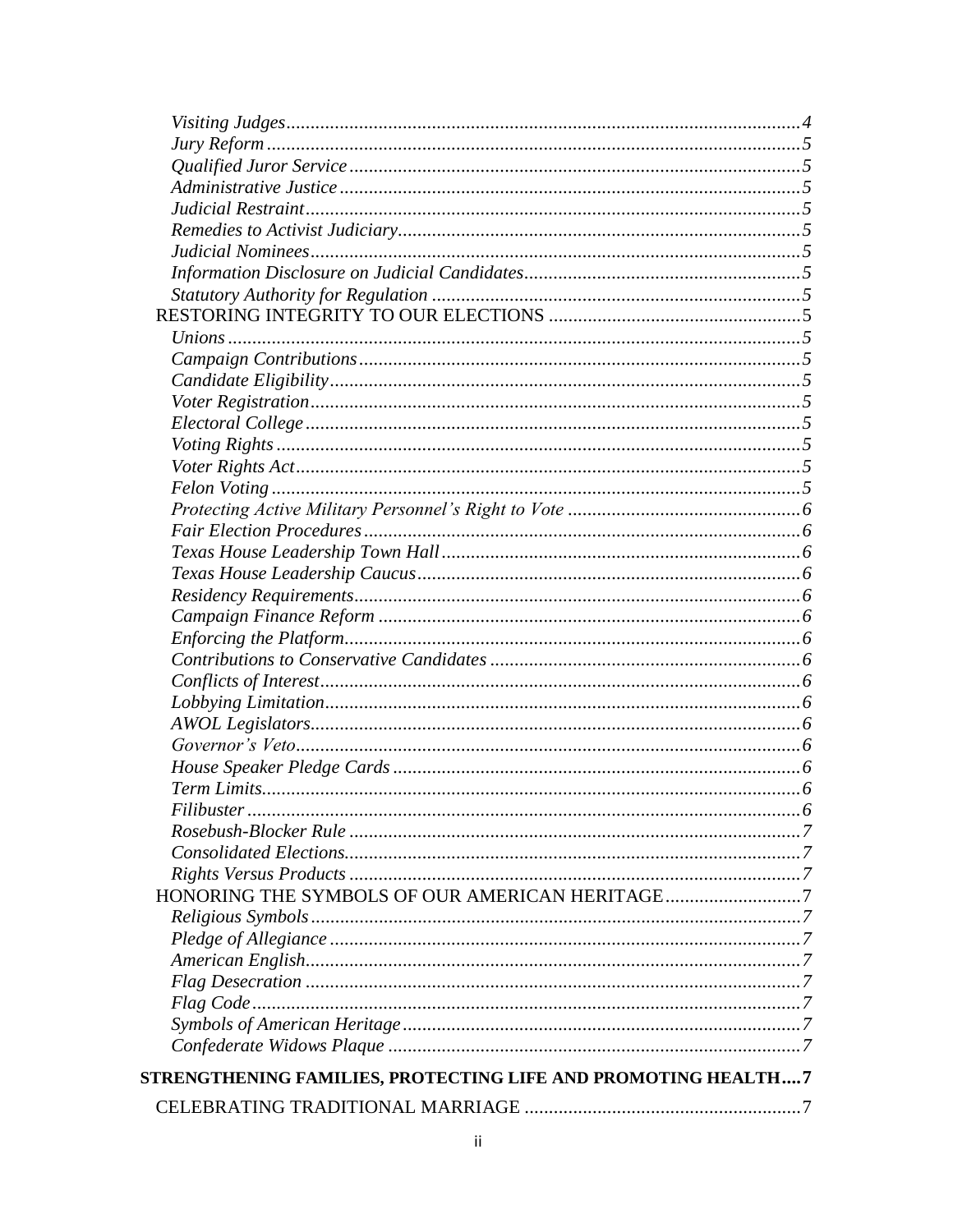| Party Candidates and the Platform on Protecting Innocent Human Life8 |  |
|----------------------------------------------------------------------|--|
|                                                                      |  |
|                                                                      |  |
|                                                                      |  |
|                                                                      |  |
|                                                                      |  |
|                                                                      |  |
|                                                                      |  |
|                                                                      |  |
|                                                                      |  |
|                                                                      |  |
|                                                                      |  |
|                                                                      |  |
|                                                                      |  |
|                                                                      |  |
|                                                                      |  |
|                                                                      |  |
|                                                                      |  |
|                                                                      |  |
|                                                                      |  |
|                                                                      |  |
|                                                                      |  |
|                                                                      |  |
|                                                                      |  |
|                                                                      |  |
|                                                                      |  |
|                                                                      |  |
|                                                                      |  |
| Department of Family and Protective Services (DFPS) Accountability11 |  |
|                                                                      |  |
|                                                                      |  |
|                                                                      |  |
| EMPOWERING FAMILIES TO DIRECT THEIR HEALTH CARE  11                  |  |
|                                                                      |  |
| The Patient Protection and Affordable Care Act ("Obamacare") 11      |  |
|                                                                      |  |
|                                                                      |  |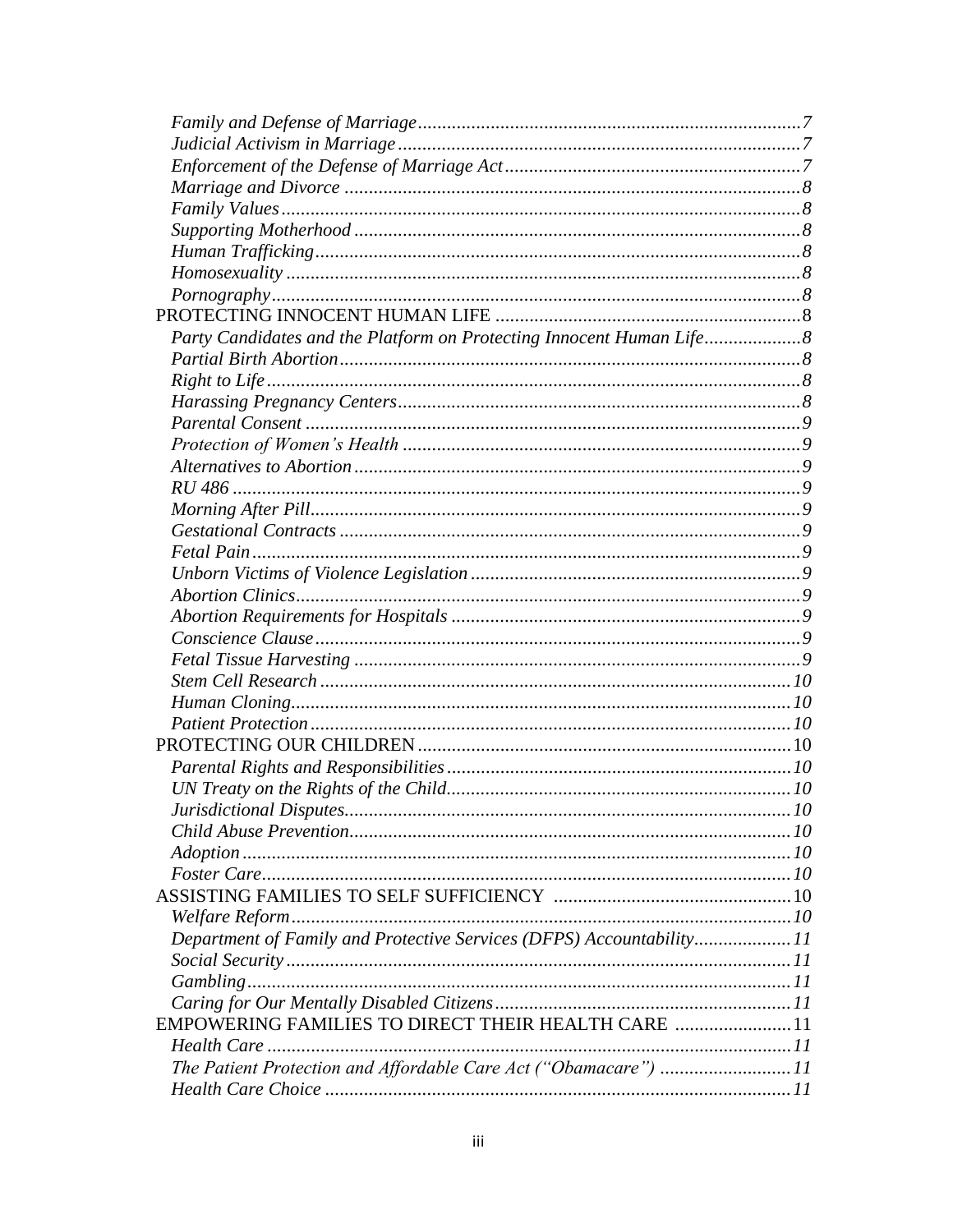| Textbook Review.                                     |  |
|------------------------------------------------------|--|
|                                                      |  |
|                                                      |  |
|                                                      |  |
|                                                      |  |
|                                                      |  |
|                                                      |  |
|                                                      |  |
| PROMOTING INDIVIDUAL FREEDOM AND PERSONAL SAFETY  14 |  |
|                                                      |  |
|                                                      |  |
|                                                      |  |
|                                                      |  |
|                                                      |  |
|                                                      |  |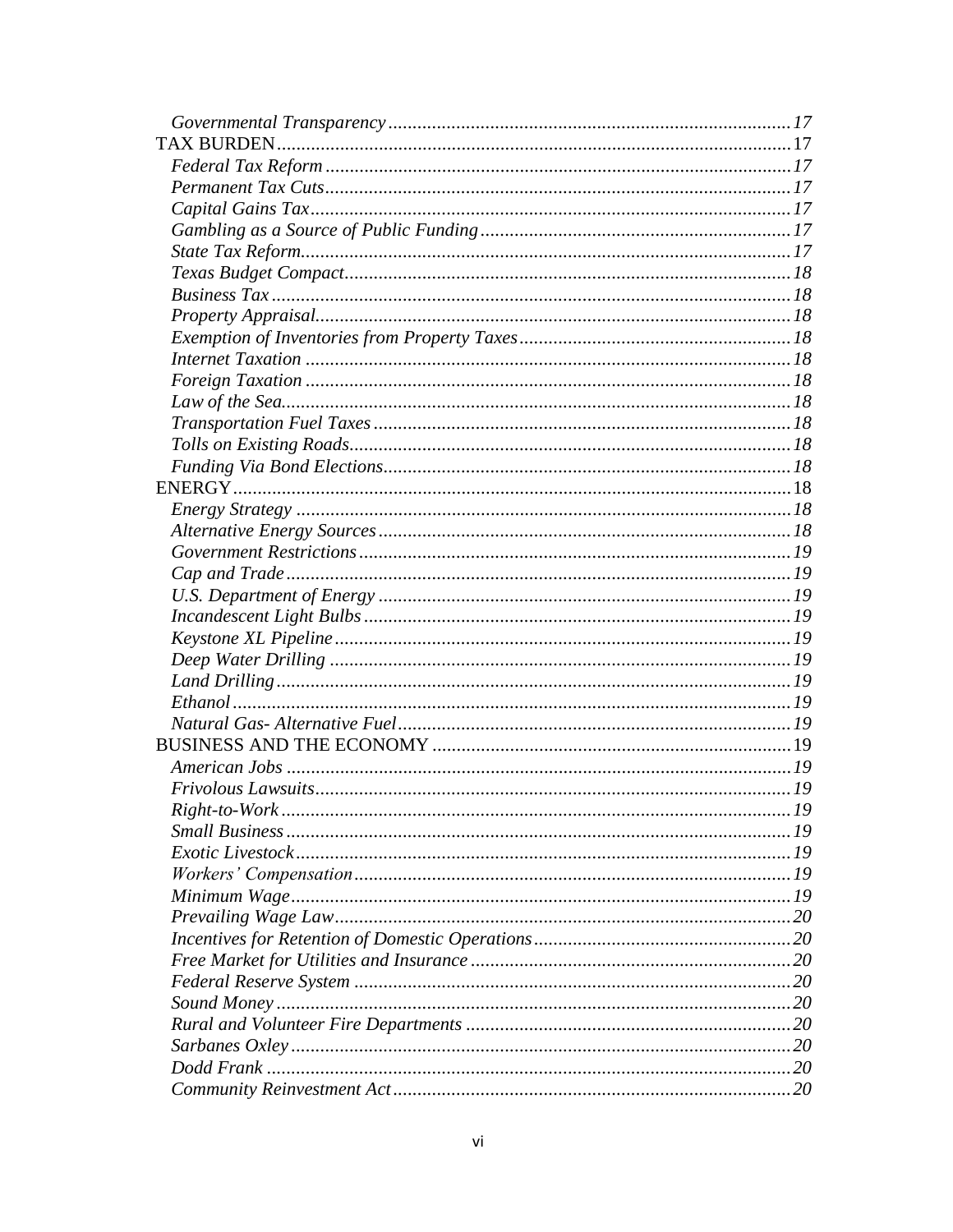| 20 |
|----|
|    |
|    |
|    |
|    |
|    |
|    |
|    |
|    |
|    |
|    |
|    |
|    |
|    |
|    |
|    |
|    |
|    |
|    |
|    |
|    |
|    |
|    |
|    |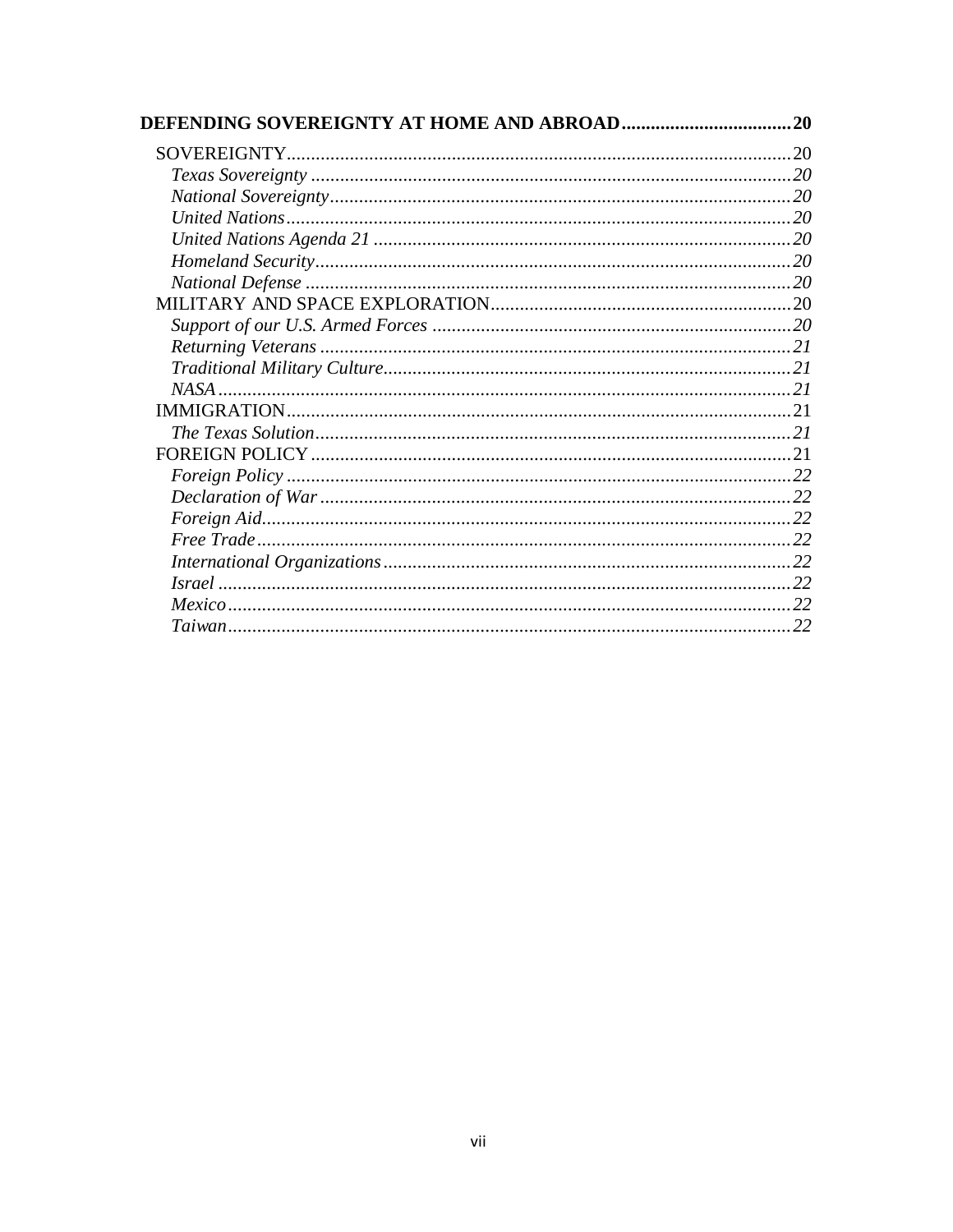# **2012 STATE REPUBLICAN PARTY PLATFORM**

# **PLATFORM COMMITTEE**

| <b>Chairman Tom Mechler</b> | <b>Bradley Bailey- SD 11</b>  | Thomas Bratcher- SD 22  |
|-----------------------------|-------------------------------|-------------------------|
| Hank Hering-SD 1            | Renee Stoltenberg- SD 12      | Stephen Broden-SD 23    |
| Pamela Derr-SD 2            | Bonnie Lugo-SD 13             | Lila Ward-SD 24         |
| Jonathan Covey-SD 3         | T.J. Scott-SD 14              | Beverly Nuckols- SD 25  |
| Warren Allen Martin- SD 4   | Richard Franklin Dillon-SD 15 | Herbert Jamieson- SD 26 |
| Debbie Pipes-SD 5           | Liz Case-SD 16                | Anuar Maycot-SD 27      |
| Mary Jones-SD 6             | Roman Klein-SD 17             | Lance Cansino- SD 28    |
| Mark Ramsey- SD 7           | William Proctor- SD 18        | Mack Casner- SD 29      |
| Susan Fletcher- SD 8        | Arturo Martinez De Vara-SD 19 | Deon Starnes- SD 30     |
| Jube Dankworth-SD 9         | Angie Flores-Granado- SD 20   | Nelson Spear-SD 31      |
| Georgia Stapleton- SD 10    | Randy Blair-SD 21             |                         |

## **PREAMBLE**

We STILL hold these truths to be self-evident, that all men are created equal, that they are endowed by their Creator with certain unalienable Rights, that among these are Life, Liberty and the Pursuit of Happiness. The embodiment of the conservative dream in America is Texas. Throughout the world people dare to dream of freedom and opportunity. The Republican Party of Texas unequivocally defends that dream. We strive to preserve the freedom given to us by God, implemented by our Founding Fathers, and embodied in the Constitution. We recognize that the traditional family is the strength of our nation. It is our solemn duty to protect life and develop responsible citizens. We understand that our economic success depends upon free market principles. If we fail to maintain our sovereignty, we risk losing the freedom to live these ideals.

## **PRINCIPLES**

We, the 2012 Republican Party of Texas, believe in this platform and expect our elected leaders to uphold these truths through acknowledgement and action. We believe in:

- 1. Strict adherence to the original intent of the Declaration of Independence and U.S. and Texas Constitutions.
- 2. The sanctity of human life, created in the image of God, which should be protected from fertilization to natural death.
- 3. Preserving American and Texas Sovereignty and Freedom.
- 4. Limiting government power to those items enumerated in the U.S. and Texas Constitutions.
- 5. Personal Accountability and Responsibility.
- 6. Self-sufficient families, founded on the traditional marriage of a natural man and a natural woman.
- 7. Having an educated population, with parents having the freedom of choice for the education of their children.
- 8. Americans having the right to be safe in their homes, on their streets, and in their communities, and the unalienable right to defend themselves.
- 9. A free enterprise society unencumbered by government interference or subsidies.
- 10.Honoring all of those that serve and protect our freedom.
- 11. "The laws of nature and nature's God" as our Founding Fathers believed.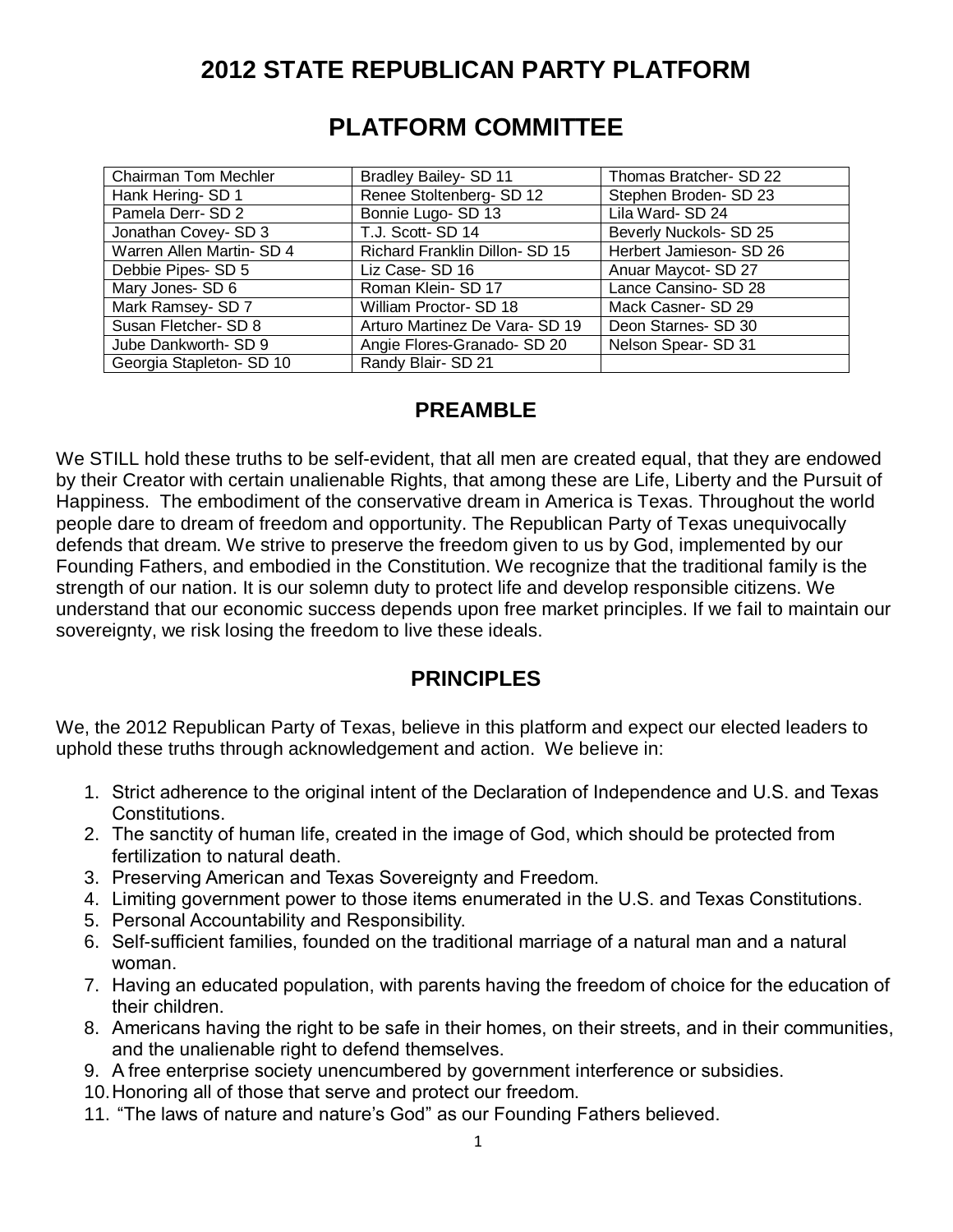## **PRESERVING AMERICAN FREEDOM**

## LIMITING THE EXPANSE OF GOVERNMENT POWER

Limited Federal Powers –We strongly support state sovereignty reserved under the Tenth Amendment and oppose mandates beyond the scope of federal authority, as defined in the U.S. Constitution. We further support abolition of federal agencies involved in activities not originally delegated to the federal government under a strict interpretation of the U.S. Constitution.

Unelected, Appointed Bureaucrats (Czars) - We decry the appointment of unelected bureaucrats, and we urge Congress to use their constitutional authority to defund and abolish these positions and return authority to duly elected officials, accountable to the electorate.

Constitutional Citations on Legislation - We urge that all bills presented in the U.S. and Texas Congress include citations to the authorizing constitutional provision, cost to implement, and impact on the family.

If It's Good Enough For Us It's Good Enough for Them - The Government shall not, by rule or law, exempt any of its members from the provisions of such rule or law.

Law Enforcement - We support limitation of criminal jurisdiction of federal law-enforcement agencies into state and local jurisdictions and encourage them to enforce the laws under federal jurisdiction. The states have the right to protect their citizens if the federal government fails to enforce its applicable laws.

Border Security – The U.S. Border must be secured immediately! It is the fundamental responsibility of our federal government to do so. Narcotics, arms and human trafficking have a devastating effect on our nation. By using every available resource to achieve 100% border security and control, it will enhance the protection of all Americans, especially border residents. The State of Texas has the right to protect its citizens, businesses and ranches if the Federal Government fails to enforce its applicable laws.

Preserving National Security - We believe terrorism is a major threat to international peace and to our own safety. We urge our national leadership to:

- Protect and defend our Constitutional rights and swiftly wage successful war on terrorists
- Eliminate aid and cease commerce with any nation threatening us or aiding terrorists or hostile nations
- Publicly support other nations fighting terrorists
- Reasonably use profiling to protect us
- Prosecute national security breaches
- Revise laws or executive orders that erode our essential liberties

Patriot Act - We urge review and revision of those portions of the USA Patriot Act, and related executive and military orders and directives that erode constitutional rights and essential liberties of citizens.

Emergency War Powers and Martial Law Declarations - We strongly urge Congress to repeal the War Powers Act and end our declared state of emergency. Any Declaration of Martial law should be approved by Congress.

Elimination of Executive Orders - We reject the unconstitutional use of Executive Orders and other mandates lacking congressional approval.

Inter-jurisdictional Agreements - We oppose inter-jurisdictional agreements with any state that prevent the Governor from controlling the military, police, other emergency management personnel, and/or State of Texas resources. We call for repeal of any existing agreements.

Washington D.C. - We strongly oppose making the District of Columbia a state or adding Congressional members.

Census - We oppose the Census Bureau's obtaining data beyond the number of people residing in a dwelling, and we oppose statistical sampling adjustments. We support the actual counting of people and oppose any type of estimation or manipulation of Census data. Only U.S. citizens should be counted for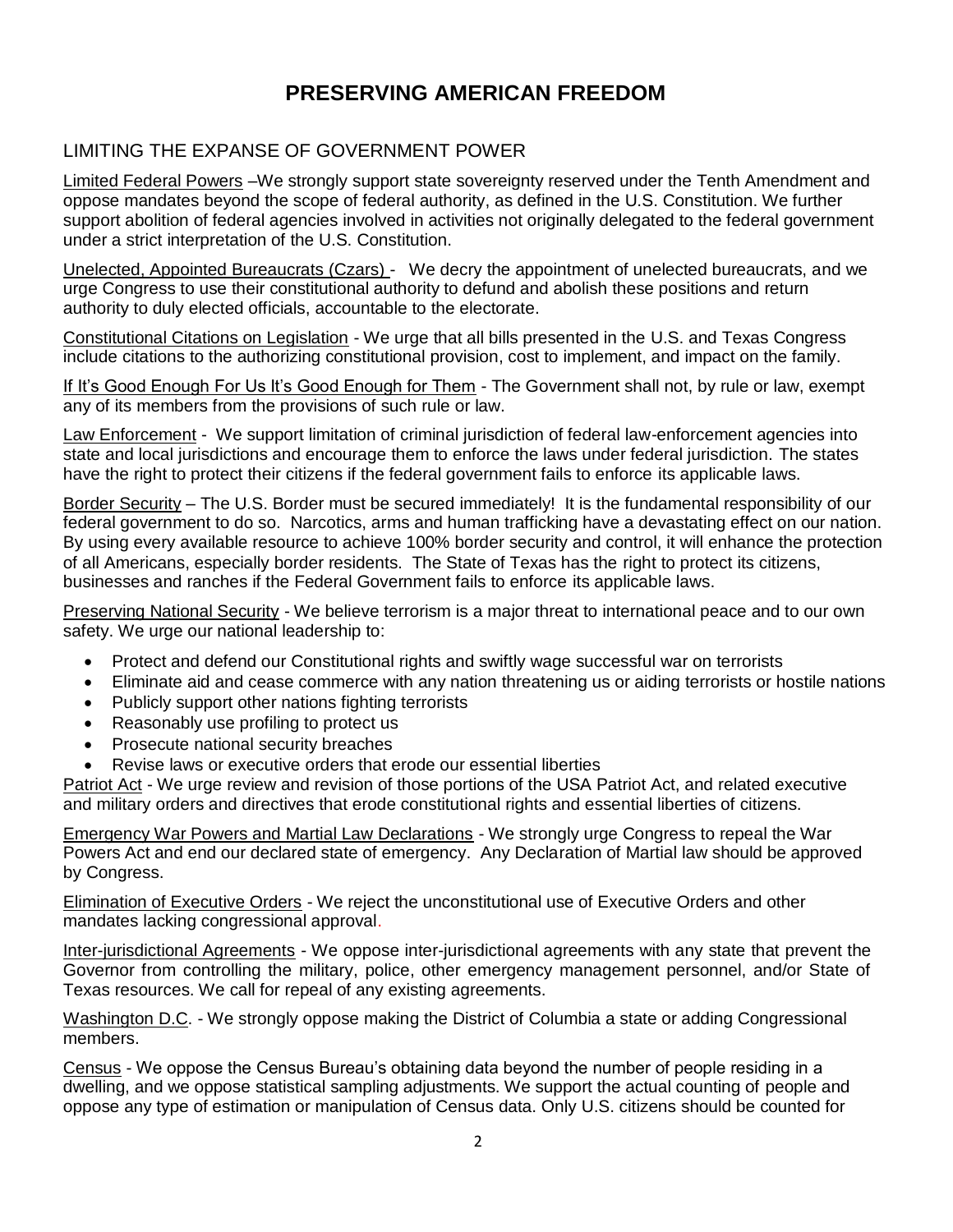the purpose of adjusting legislative districts.

Preservation of Republican Form of Government - We support our republican form of government in Texas as set forth in the Texas Bill of Rights and oppose Initiative and Referendum. We also urge the Texas Legislature and the U.S. Congress to enact legislation prohibiting any judicial jurisdiction from allowing any substitute or parallel system of Law, specifically foreign Law (including Sharia Law), which is not in accordance with the U.S. or Texas Constitutions.

Germane Contents Requirement - All content of any bill must be germane to the title of the act.

Legislative Accountability Requirement - All bills passed in the U. S. or Texas House of Representatives or their respective Senates should require a recorded and preserved vote, and no bill voted on may be changed after the vote. We support rules requiring that all votes on bills cast in the Texas House and Senate be made freely available to the electorate.

Constitutional Convention - We strongly oppose any constitutional convention to rewrite the United States Constitution. We encourage the Legislature to rescind its 1977 call for such a convention. We call upon other states to rescind their votes for such a convention.

Affirmative Action - Inasmuch as the Civil Rights Movement argued against using race as a factor in American life, affirmative action reintroduces race as a divisive force in American life. The Republican Party of Texas believes in equal opportunity for all citizens without regard to race or gender. To that end, we oppose affirmative action.

Reparations - We oppose any form of reparation.

Government Takings and Restrictions - We reaffirm our belief in the constitutional concept of the right to own property without governmental interference, and that property ownership and free market enterprise forms the foundation of our collective wealth. NO government entity should abridge or deny these rights. To that end we urge legislative changes to address the protection of these bedrock rights. Areas of concern from our grass root constituency are:

- Annexation; all affected parties of a proposed annexation should be allowed a vote on said proposal.
- Eminent Domain and property forfeiture; the taking of property under eminent domain or property forfeiture should specifically exclude seizing private property for public or private economic development or for increased tax revenues. Additionally, we support fair market value compensation to the property owners for all damages from all sources as a direct result of any taking.
- Natural resources and conservation easements; groundwater and/or mineral rights are a vested ownership. Conservation easements, involving watersheds, green areas and nationalization of lands should be resisted in the strongest manner applicable.

All private property owners involved in these matters should be notified of their rights under law with regard to condemnation, annexation or easement and the condemner should be required to show the public need and necessity by petitioning a court of jurisdiction. Taking of property should result in immediate compensation of fair market value to the owner. These issues should always be administered by organizations and elected officials accountable to voters.

Water Districts –We strongly applaud the decision made by the Texas Supreme Court regarding regulation, regulatory taking, metering, and restricting production of individuals' underground water. We advocate fair market value compensation for the taking of an individual's private water supply. We urge the restriction of Water Districts to their original purpose of supplying clean drinking water and/or the purpose of reporting regarding underground water. We ask the legislature to allow citizens who are impacted by said water, irrigation, fresh water supply districts the ability to vote on the selection of the board or committee members of these districts and allow the voters the ability of recall of these elected officials of an irrigation district, fresh water supply district, municipal utility district, or any other special purpose district.

Transportation Corridors – We oppose the construction of transportation projects which surrender control or ownership to foreign interest. We oppose the use of eminent domain for construction of a "trans-Texas corridor" or similar project which would create a federal corridor through Texas.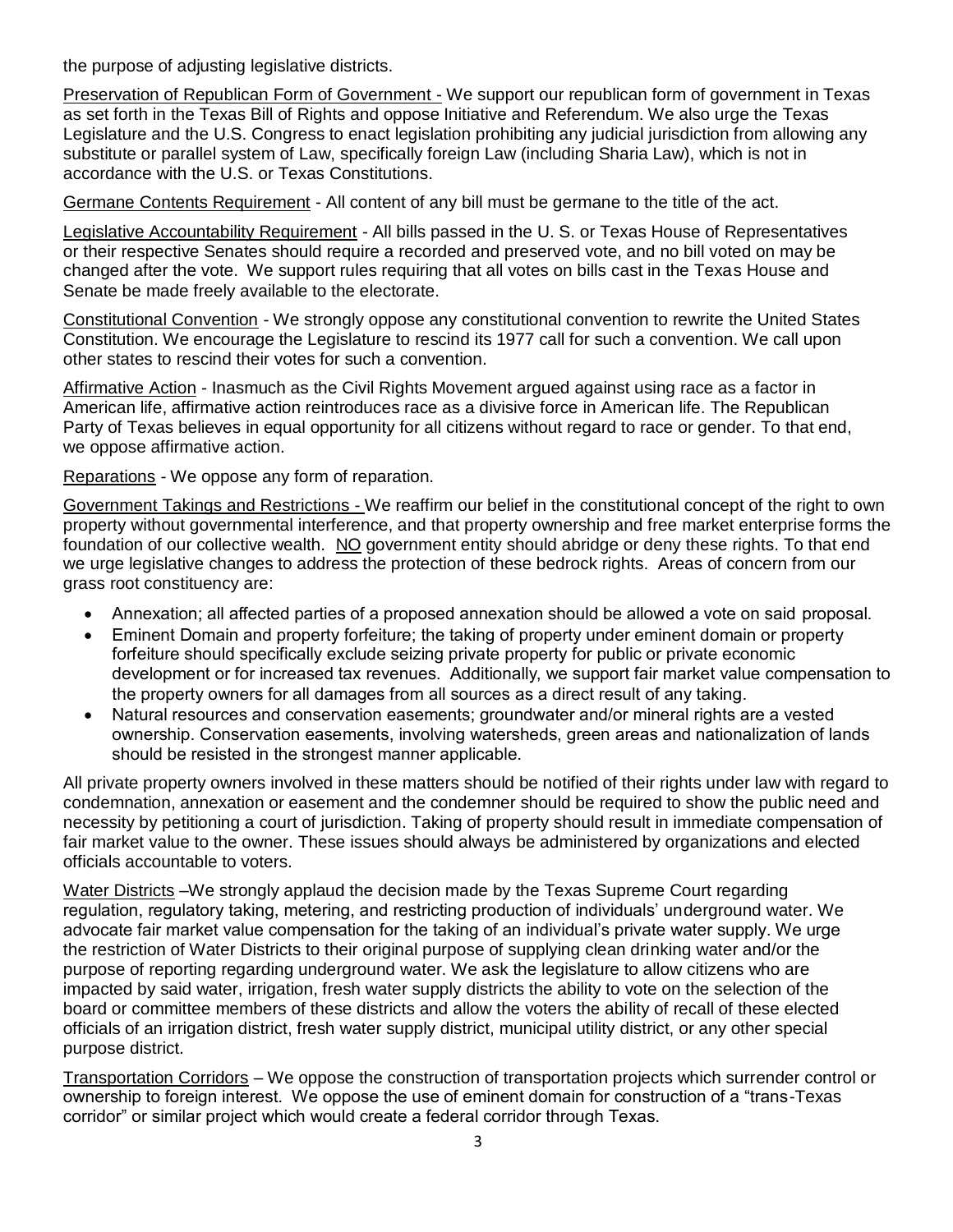Protection from Extreme Environmentalists – We strongly oppose all efforts of the extreme environmental groups that stymie legitimate business interests. We strongly oppose those efforts that attempt to use the environmental causes to purposefully disrupt and stop those interests within the oil and gas industry. We strongly support the immediate repeal of the Endangered Species Act. We strongly oppose the listing of the dune sage brush lizard either as a threatened or an endangered species. We believe the Environmental Protection Agency should be abolished.

Homestead Protection - We support continuance of Texas' homestead protection.

Livestock and Pet Locations - We oppose a mandatory animal identification system.

Banning the Use of Red Light Cameras – We oppose the manner in which alleged vehicle violations are documented and fines levied against individuals without proof of their having been the driver of the offending vehicle and we call for the ban on Red Light Cameras in the State of Texas

Driver Licenses - We propose that every Texas driver license shall indicate whether the driver is a U.S. citizen. No such license shall be issued to anyone not legally in the country.

Free Speech for the Clergy - We urge amendment of the Internal Revenue Code to allow a religious organization to address issues without fear of losing its tax-exempt status. We call for repeal of requirements that religious organizations send the government any personal information about their contributors.

Government Regulation of Religious Institutions - The state should have no power over licensing or training of clergy. The State should withdraw all imposed regulations.

Restore Constitutional Integrity in the Legislative Process - We call upon the U.S. congress to pass legislation to restore Constitutional integrity in the legislative process. We strongly recommend Single Issue Legislation that prohibits the current practice of inserting into otherwise unrelated legitimate legislation funding for or federal regulations for special interest issues into virtually every piece of legislation.

The Rights of a Sovereign People - The Republican Party of Texas supports the historic concept, established by our nations' founders, of limited civil government jurisdiction under the natural laws of God, and repudiates the humanistic doctrine that the state is sovereign over the affairs of men, the family and the church.

Fairness Doctrine - We oppose any attempt by Congress or any federal agency to implement any policy comparable to the "fairness doctrine" as terminated in 1987.

Empowering Local Entities Concerning Religious Meetings - We support the right of local entities to determine their own policies regarding religious clubs and meetings on all properties owned by the same without interference.

Real ID Act - As the Real ID Act effectively creates an unconstitutional and privacy-inhibiting national ID card, we hereby call for its immediate repeal.

Employment Non-Discrimination Act (ENDA) - We oppose this act through which the federal government would coerce religious business owners and employees to violate their own beliefs and principles by affirming what they consider to be sinful and sexually immoral behavior.

Government Intrusion into the Internet – We oppose the government's ability to shut down websites either directly or through intimidation without a warrant or judicial hearing.

#### REFORMING THE JUDICIAL SYSTEM

Direct Election of State Judges - We support our right to select our judges by direct vote.

Visiting Judges - We support legislation prohibiting judges defeated by the electorate from serving as visiting judges, or acting as judges in any capacity, until such time they are reinstated by the electorate through a subsequent election.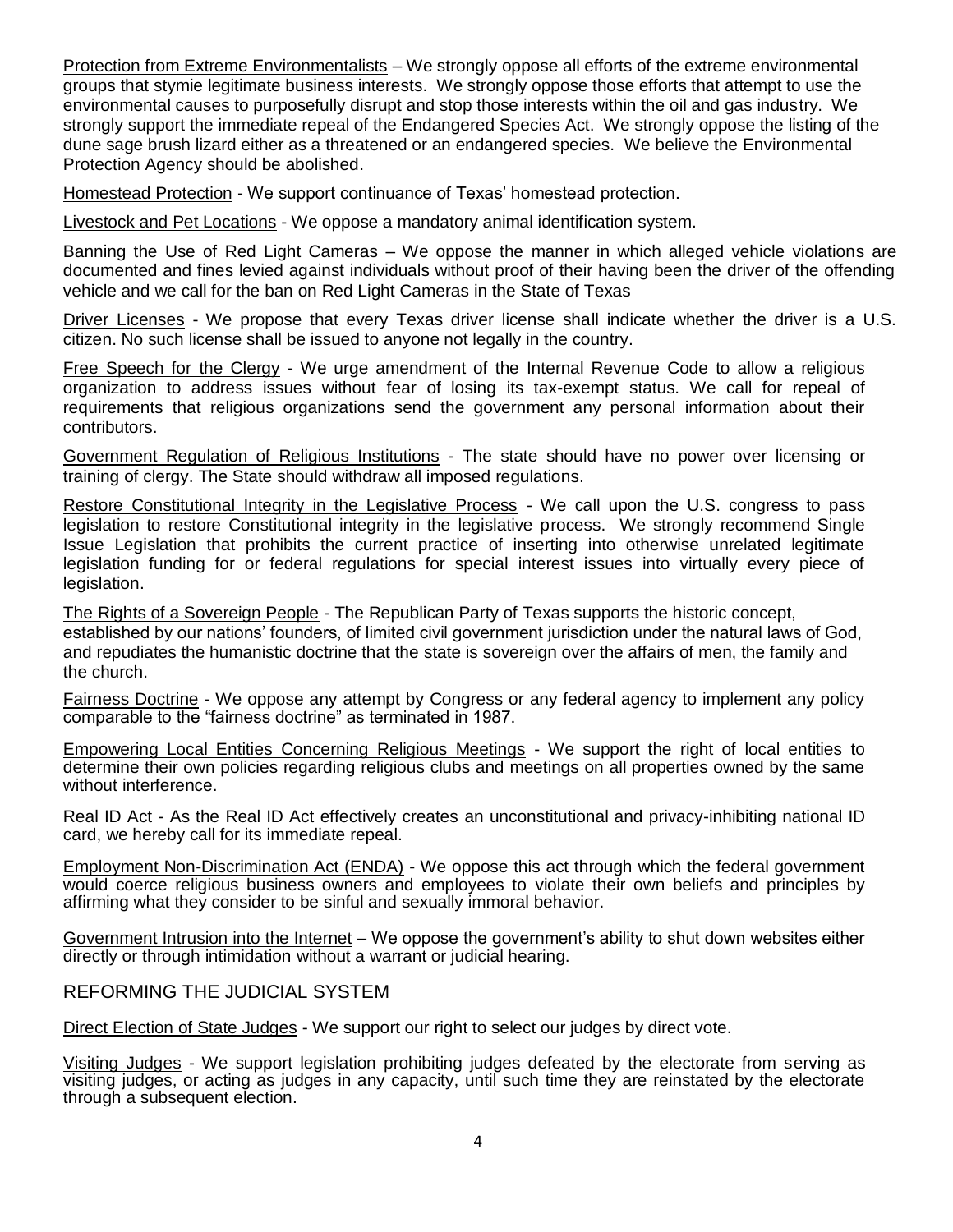Jury Reform - We support the right to privacy and security of prospective jurors during jury selection. Courts must show relevance of questions asked of jurors and perform a balancing test between the prospective juror's right to privacy and lawyers' need to know. Either party in a criminal trial should have a right to inform jurors of their right to determine facts and render a verdict.

Qualified Juror Service - Jury service should be limited to registered voters.

Administrative Justice - Citizens have a right to full participation in administrative law processes.

Judicial Restraint - We urge Congress to adopt the Constitutional Restoration Act and support the principle of judicial restraint, which requires judges to interpret and apply rather than make the law. We support judges who strictly interpret the law based on its original intent. We oppose judges who assume for themselves legislative powers.

Remedies to Activist Judiciary - We call Congress and the President to use their constitutional powers to restrain activist judges. We urge Congress to adopt the Judicial Conduct Act of 2005 and remove judges who abuse their authority. Further, we urge Congress to withhold Supreme Court jurisdiction in cases involving abortion, religious freedom, and the Bill of Rights.

Judicial Nominees - We urge Republican Senate leadership to ensure that a record vote is taken on every judicial nominee.

Information Disclosure on Judicial Candidates - The Texas State Republican Party should foster a judicial archive site on the internet with personal history, qualifications, and past rulings made by all judicial candidates.

Statutory Authority for Regulation - Defendants charged with violating a governmental regulation should have the right to see the enabling law.

#### RESTORING INTEGRITY TO OUR ELECTIONS

Unions - We support legislation requiring labor unions to obtain consent of the union member before that member's dues can be used for political purposes. We strongly oppose card check.

Campaign Contributions – We support full disclosure of the amounts and sources of any campaign contributions to political candidates, whether contributed by individuals, political action committees, or other entities.

Candidate Eligibility - A candidate running for office should be required to reside within the geographical boundaries of the office sought. The Secretary of State shall be required to certify that State and Federal Candidates placed on Ballots proffered in Texas meets the Statutory Requirements for the Office sought. A candidate must submit to the Secretary of State proof of qualifications for the office being sought, including proof of citizenship and in the case of a presidential candidate, an original or certified copy of a valid birth certificate.

Voter Registration - We support restoring integrity to the voter registration rolls and reducing voter fraud. We support repeal of all Motor Voter laws; re-registering voters every four years; requiring photo ID of all registrants; proof of residency and citizenship, along with voter registration application; retention of the 30 day registration deadline; and requiring that a list of certified deaths be provided to the election administrator in order that the names of deceased voters be removed from the list of registered voters.

Electoral College - We strongly support the Electoral College.

Voting Rights - We support equal suffrage for all U.S. Citizens of voting age who are not felons. We oppose any identification of citizens by race, origin, or creed and oppose use of any such identification for purposes of creating voting districts.

Voter Rights Act – We urge that the Voter Rights Act of 1965 codified and updated in 1973 be repealed and not reauthorized.

Felon Voting - We affirm the Constitutional authority of state legislatures to regulate voting, including disenfranchisement of convicted felons.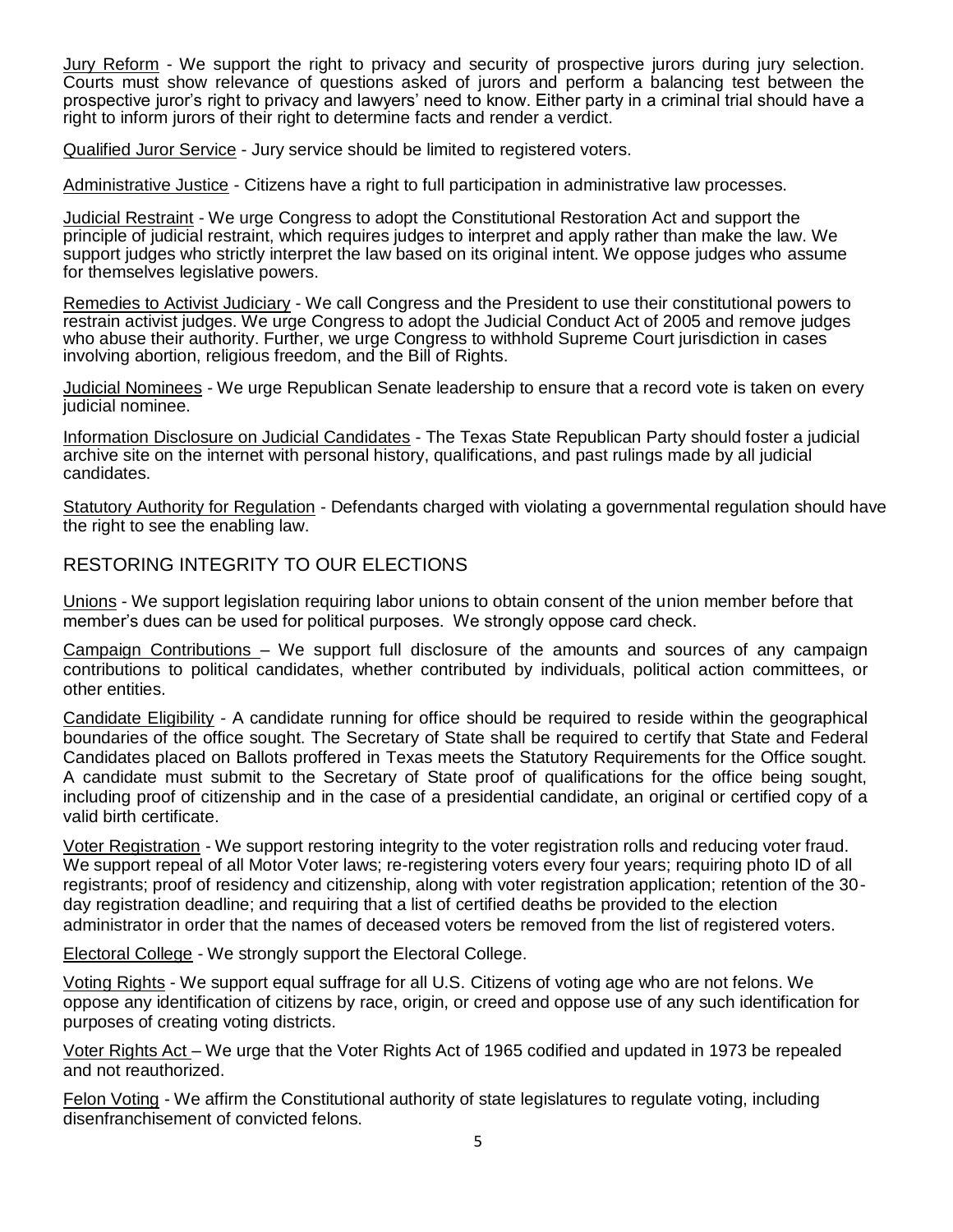Protecting Active Military Personnel's Right to Vote - We urge the Texas Secretary of State and the U.S. Attorney General to ensure that voting rights of our Armed Forces will neither be denied nor obstructed.

Fair Election Procedures - We support modifications and strengthening of election laws to ensure ballot integrity and fair elections. We strongly urge the Texas attorney general to litigate the previously passed voter ID legislation. We support increased scrutiny and security in balloting by mail; prohibition of internet voting and any electronic voting lacking a verifiable paper trail; prohibition of mobile voting; prosecution for election fraud with jail sentences; repeal of the unconstitutional "Help America Vote Act"; and assurance that each polling place has a distinctly marked and if possible separate location for Republican and Democratic primary voting.

Texas House Leadership Town Hall – We call for the Republican members of the Texas House of Representatives after the November election, leading up to the Legislative session, to hold public town hall meetings in which the voters can express their wishes and thoughts about the leadership for the 83<sup>rd</sup> Session.

Texas House Leadership Caucus – We call for the Republican members of the Texas House of Representatives to convene in caucus after each November general election to determine by secret ballot their candidate for Speaker of the House, and that rules be instituted to ensure the integrity and security of the secret ballot so that members may vote without risk of retribution by the prevailing party. We also call for the Republican members of the Texas House to vote as a unified body for their selected speaker candidate when the Legislature convenes in regular session and a vote for speaker is called on the House Floor.

Residency Requirements - We support legislation that determines residence in accordance with commonlaw rules, as recognized by the courts, except as otherwise provided by the Texas Election Code.

Campaign Finance Reform - We urge immediate repeal of the McCain-Feingold Act.

Enforcing the Platform - Every Republican is responsible for implementing this platform. Party candidates should indicate their positions on platform planks before their acceptance on the ticket and such information should be available on the Party website.

Contributions to Conservative Candidates - We strongly oppose the Republican Party of Texas, Republican National Committee, the National Republican Senatorial Campaign Committee, Republican candidates and elected officials, political action committees, and politically active non-profit organizations from being financially supported by any individual or organization that have personal or financial ties, directly or indirectly, to organizations who do not support the principles of the Republican Party of Texas Platform.

Conflicts of Interest - We support legislation prohibiting influencing or voting of any elected official or appointee where a conflict of interest exists. No such official should represent paying clients before a state agency.

Lobbying Limitation - We support legislation to prohibit former officials and government employees from lobbying for a foreign government and/or any business for five years after leaving public service. We support legislation to prevent lobbying by any organization receiving federal grants except that relating to its tax status.

AWOL Legislators - We urge the Texas House and Senate to compel attendance of absent members and penalize those who attempt to break the quorum by not being in attendance.

Governor's Veto - We urge a Constitutional amendment permitting the Legislature to return for a three-day session in response to the governor's veto.

House Speaker Pledge Cards – We call on the Texas Legislature to cease the use of pledge cards in all future House Speaker races.

Term Limits- We urge Congress, the Legislature, and the Republican Party to institute Term Limits.

Filibuster – We support return to the traditional Filibuster in the U.S. Senate.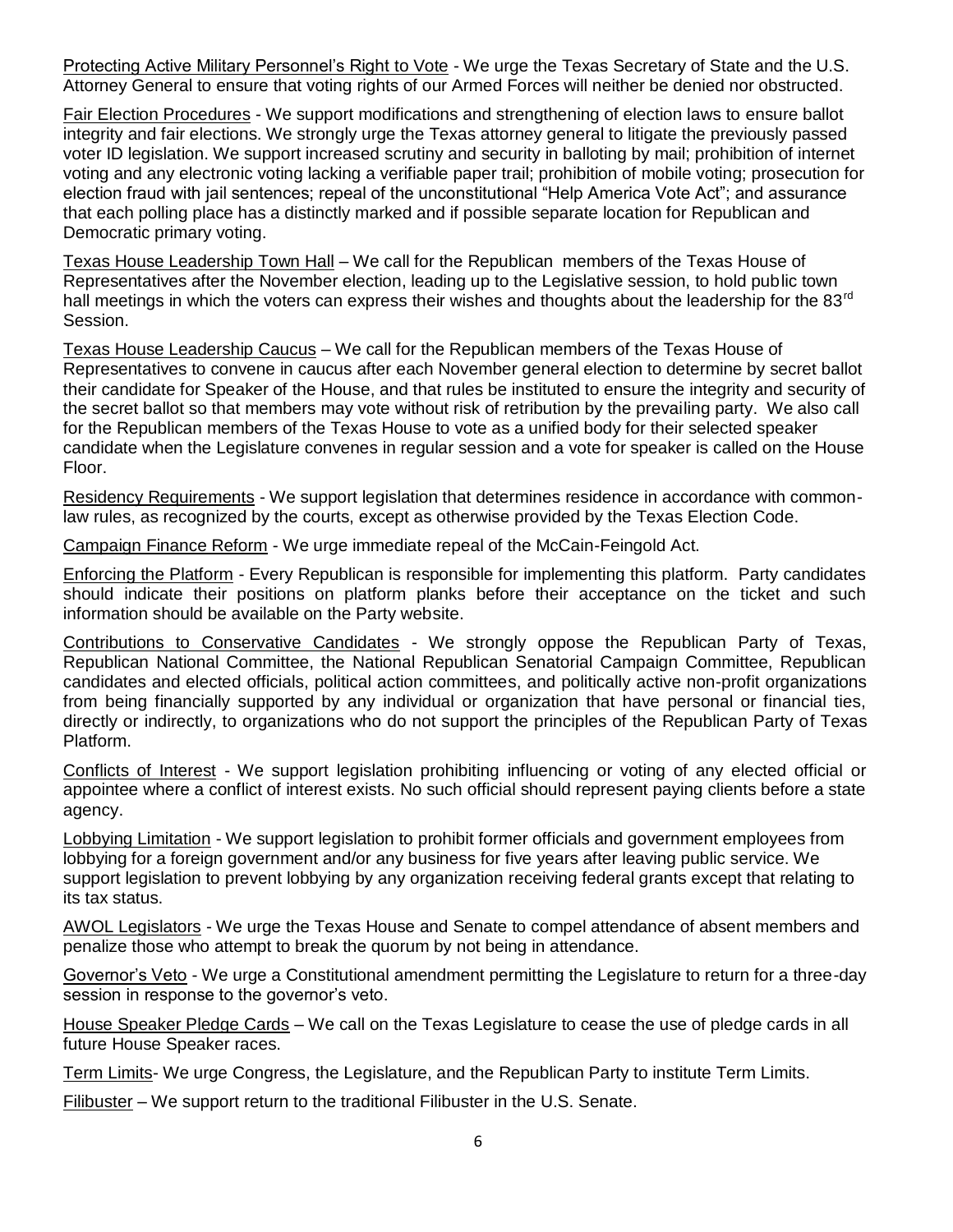Rosebush-Blocker Rule – We strongly oppose the re-adoption of the Rosebush-Blocker rule in the Texas Senate.

Consolidated Elections - All public elections, should be consolidated to Primary and General election days and locations.

Rights Versus Products -- We oppose calling welfare and other income and product redistribution schemes "rights" or "entitlements". We know that fundamental human rights are inherent to individuals and are granted by God and are protected by the Declaration of Independence and U.S. Constitution. They are not products of others labor. Unalienable rights, such as life, liberty, pursuit of happiness, property rights, free speech, religious freedom, self-defense, etc. do not impose on others rights whereas income and product redistribution invariably do so.

#### HONORING THE SYMBOLS OF OUR AMERICAN HERITAGE

Religious Symbols - We oppose any governmental action to restrict, prohibit, or remove public display of the Decalogue or other religious symbols.

Pledge of Allegiance - We support adoption of the Pledge Protection Act. We also urge that the National Motto "In God We Trust" and National Anthem be protected from legislative and judicial attack.

American English - We support adoption of American English as the official language of Texas and of the United States.

Flag Desecration - Any form of desecration of the American Flag is an act of disregard for our nation and its people and penalties should be established for such.

Flag Code – The U.S. flag code should be made into Law and not left to the sole discretion of the President.

Symbols of American Heritage - We call upon governmental entities to protect all symbols of our American heritage from being altered in any way.

Confederate Widows Plaque - We call for restoration of plaques honoring the Confederate Widow's Pension Fund contribution that were illegally removed from the Texas Supreme Court building.

## **STRENGTHENING FAMILIES, PROTECTING LIFE AND PROMOTING HEALTH**

### CELEBRATING TRADITIONAL MARRIAGE

Family and Defense of Marriage ― We support the definition of marriage as a God-ordained, legal and moral commitment only between a natural man and a natural woman, which is the foundational unit of a healthy society, and we oppose the assault on marriage by judicial activists. We call on the President and Congress to take immediate action to defend the sanctity of marriage. We are resolute that Congress exercise authority under the United States Constitution, and pass legislation withholding jurisdiction from the Federal Courts in cases involving family law, especially any changes in the definition of marriage. We further call on Congress to pass and the state legislatures to ratify a marriage amendment declaring that marriage in the United States shall consist of and be recognized only as the union of a natural man and a natural woman. Neither the United States nor any state shall recognize or grant to any unmarried person the legal rights or status of a spouse. We oppose the recognition of and granting of benefits to people who represent themselves as domestic partners without being legally married. We advocate the repeal of laws that place an unfair tax burden on families. We call upon Congress to completely remove the marriage penalty in the tax code, whereby a married couple receives a smaller standard deduction than their unmarried counterparts living together. The primary family unit consists of those related by blood, heterosexual marriage, or adoption. The family is responsible for its own welfare, education, moral training, conduct, and property.

Judicial Activism in Marriage ― We support marriage and oppose the assault on marriage by judicial activists.

Enforcement of the Defense of Marriage Act — We support the enforcement of the State and Federal Defense of Marriage Act by state and federal officials respectively, and oppose creation, recognition and benefits for partnerships outside of marriage that are being provided by some political subdivisions.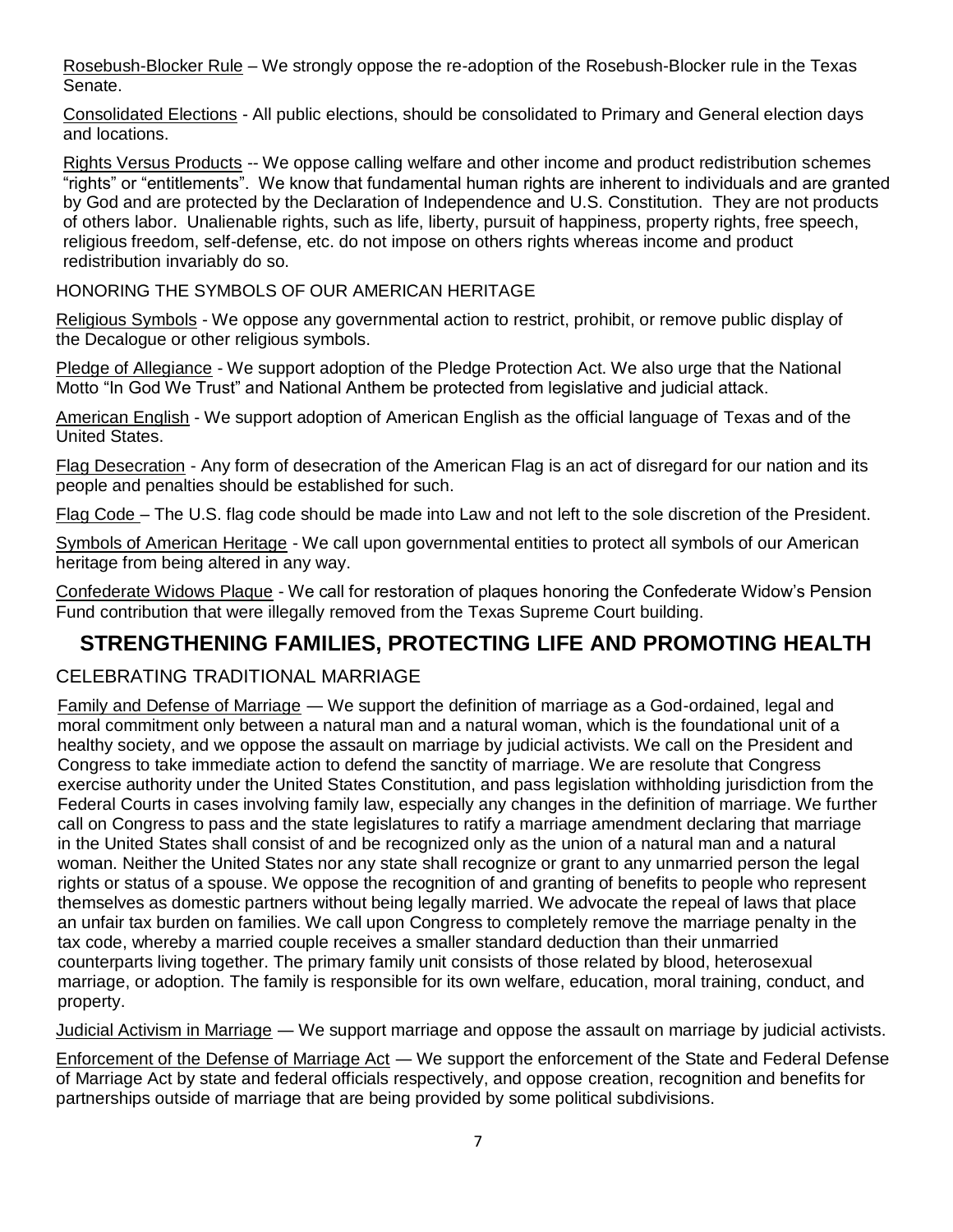Marriage and Divorce - We believe in the sanctity of marriage and that the integrity of this institution should be protected at all levels of government. We urge the Legislature to rescind no-fault divorce laws. We support Covenant Marriage.

Family Values ― We support the affirmation of traditional Judeo-Christian family values and oppose the continued assault on those values.

Supporting Motherhood ― We strongly support women who choose to devote their lives to their families and raising their children. We recognize their sacrifice and deplore the liberal assault on the family.

Human Trafficking ― The Republican Party of Texas adamantly opposes any form of human trafficking.

Homosexuality ― We affirm that the practice of homosexuality tears at the fabric of society and contributes to the breakdown of the family unit. Homosexual behavior is contrary to the fundamental, unchanging truths that have been ordained by God, recognized by our country's founders, and shared by the majority of Texans. Homosexuality must not be presented as an acceptable "alternative" lifestyle, in public policy, nor should "family" be redefined to include homosexual "couples." We believe there should be no granting of special legal entitlements or creation of special status for homosexual behavior, regardless of state of origin. Additionally, we oppose any criminal or civil penalties against those who oppose homosexuality out of faith, conviction or belief in traditional values.

Pornography ― We encourage the enforcement of laws regarding all forms of pornography, because pornography is detrimental to the fabric of society.

#### PROTECTING INNOCENT HUMAN LIFE

Party Candidates and the Platform on Protecting Innocent Human Life - We implore our Party to support, financially or with in-kind contributions, only those candidates who support protecting innocent human life. Further, we strongly encourage the State Republican Executive Committee to hear and recognize the longstanding and overwhelmingly consistent voice of the grass roots and revise its by-laws to make this action binding on our Party.

Partial Birth Abortion - We oppose partial birth abortion. We recommend that Congress eliminate from all federal court jurisdictions all cases involving challenges to banning Partial Birth Abortion.

Right To Life - All innocent human life must be respected and safeguarded from fertilization to natural death; therefore, the unborn child has a fundamental individual right to life which cannot be infringed. We affirm our support for a Human Life Amendment to the Constitution and to make clear that the Fourteenth Amendment's protection applies to unborn children. We support the Life at Conception Act. We oppose the use of public revenues and/or facilities for abortion or abortion-related services. We support the elimination of public funding for organizations that advocate or support abortion. We are resolute regarding the reversal of Roe v. Wade. We affirm our support for the appointment and election of judges at all levels of the judiciary who respect traditional family values and the sanctity of innocent human life. We insist that the U.S. Department of Justice needs to prosecute hospitals or abortion clinics for committing induced labor (live birth) abortion. We are opposed to genocide, euthanasia, and assisted suicide. We oppose legislation allowing the withholding of nutrition and hydration to the terminally ill or handicapped. Until our final goal of total Constitutional rights for the unborn child is achieved, we beseech the Texas Legislature in consideration of our state's rights, to enact laws that restrict and regulate abortion including:

- 1. parental and informed consent;
- 2. prohibition of abortion for gender selection;
- 3. prohibition of abortion due to the results of genetic diagnosis
- 4. licensing, liability, and malpractice insurance for abortionists and abortion facilities;
- 5. prohibition of financial kickbacks for abortion referrals;
- 6. prohibition of partial birth and late term abortions; and
- 7. enactment of any other laws which will advance the right to life for unborn children.

Harassing Pregnancy Centers - We urge legislation to protect pregnancy centers from harassing ordinances to require pregnancy centers to post signs in violation of their Constitutional rights. We further oppose any regulation of pregnancy centers in Texas which interfere with their private, charitable business.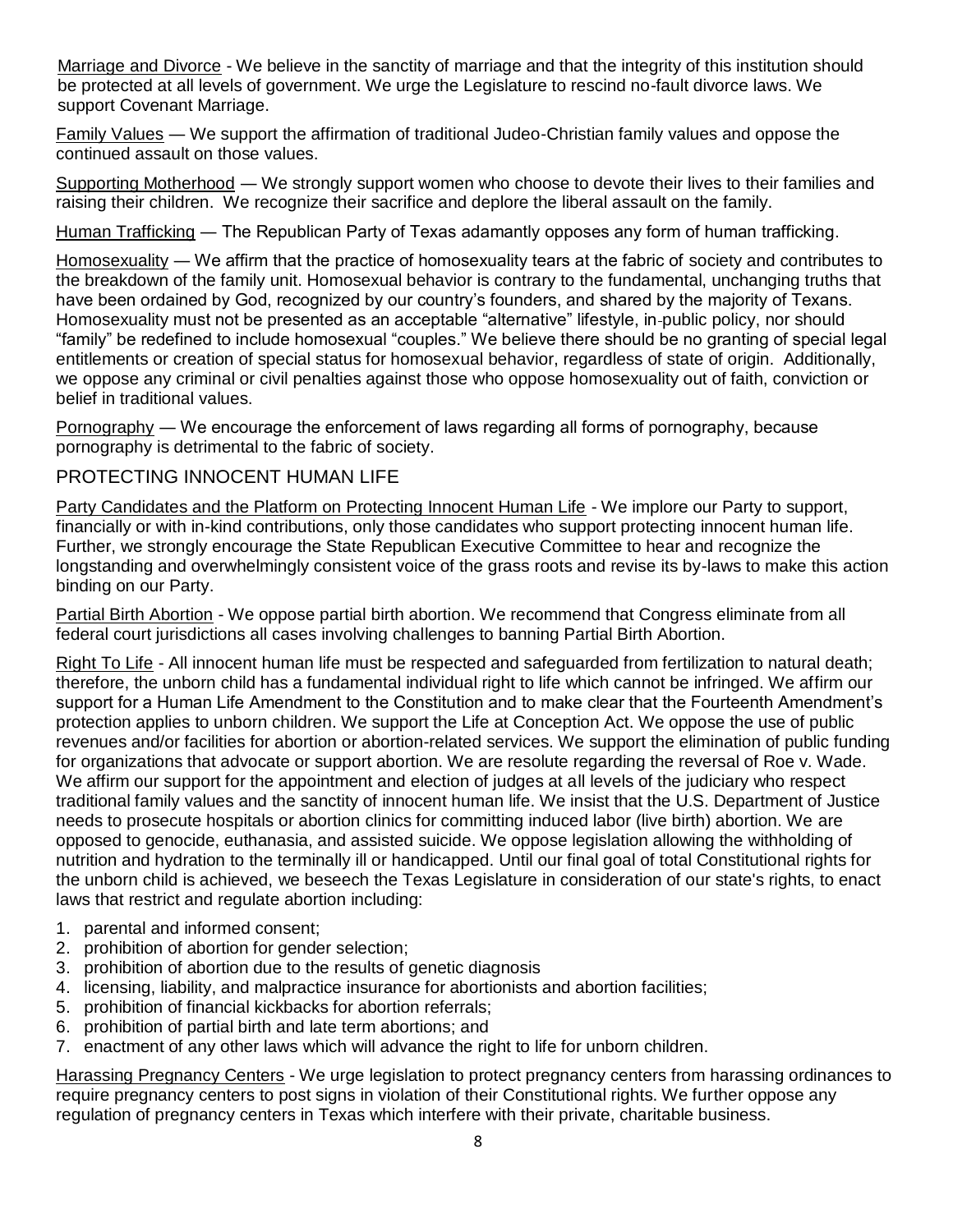Parental Consent - We call on the Legislature to require parental consent for any form of medical care and/or counseling to minors. We urge electoral defeat of judges who through judicial activism seek to nullify the Parental Consent Law by granting bypasses to minor girls seeking abortions. We support the addition of a legislative requirement for the reporting of judicial bypasses to parental consent on an annual basis to the Department of State Health Services and such reports shall be made available to the public. Further, we encourage the Congress to remove confidentiality mandates for minors from family planning service programs operating under Title X of the Public Health Services Act and Medicaid.

Protection of Women's Health - Because of the personal and social pain caused by abortions, we call for the protection of both women and their unborn children from pressure for unwanted abortions. We commend the Texas Legislature for the passage of the Woman's Right to Know Act, a law requiring abortion providers, prior to an abortion, to provide women full knowledge of the physical and psychological risks of abortion, the characteristics of the unborn child, and abortion alternatives. We urge the state government and the Department of State Health Services to ensure that all abortion providers are in compliance with this informed consent law and to ensure that all pregnancy centers and other entities assisting women in crisis pregnancies have equal access to the informational brochures created by the Department of State Health Services.

Alternatives to Abortion - We urge the Department of State Health Services to provide adequate quantities of The Woman's Right to Know Resource Directory to anyone that works with pregnant women.

RU 486 - We urge the FDA to rescind approval of the physically dangerous RU-486 and oppose limiting the manufacturers' and distributors' liability.

Morning After Pill - We oppose sale and use of the dangerous "Morning After Pill."

Gestational Contracts - We believe rental of a woman's womb makes child bearing a mere commodity to the highest bidder and petition the Legislature to rescind House Bill 724 of the 78th Legislature. We support the adoption of human embryos and the banning of human embryo trafficking.

Fetal Pain - We support legislation that requires doctors, at first opportunity, to provide to a woman who is pregnant, information about the nervous system development of her unborn child and to provide pain relief for her unborn if she orders an abortion. We support legislation banning of abortion after 20 weeks gestation due to fetal pain.

Unborn Victims of Violence Legislation - We urge the State to ensure that the Prenatal Protection Law is interpreted accurately and consider the unborn child as an equal victim in any crime, including domestic violence.

Abortion Clinics - We propose legislation that holds abortion clinics to the same health regulations as other medical facilities and that subjects clinics to the same malpractice liabilities. We oppose any public funding for Planned Parenthood or other organizations/facilities that provide, advocate or promote abortions.

Abortion Requirements for Hospitals - We propose legislation that entitles hospitals to refuse to perform abortions because government has no moral authority to require such an abortion.

Conscience Clause - We believe that doctors, nurses, pharmacists, any employees of hospitals and insurance companies, health care organizations, medical and scientific research students, and any employee should be protected by Texas law if they conscientiously object to participate in practices that conflict with their moral or religious beliefs, including but not limited to abortion, the prescription for and dispensing of drugs with abortifacient potential, human cloning, embryonic stem cell research, eugenic screenings, euthanasia, assisted suicide, and the withdrawal of nutrition and hydration. We call on the Texas Legislature to pass legislation to strengthen and clarify the current conscience clause in the Occupational Code to include the above-mentioned persons and practices. We further encourage legislation that requires hospitals and clinics to inform all health care personnel of their right to refuse to become involved in abortion or euthanasia, and their protection from prosecution and retaliation under Texas law.

Fetal Tissue Harvesting - We support legislation prohibiting experimentation with human fetal tissue and prohibiting the use of human fetal tissue or organs for experimentation or commercial sale. Until such time that fetal tissue harvesting is illegal, any product containing fetal tissue shall be so labeled.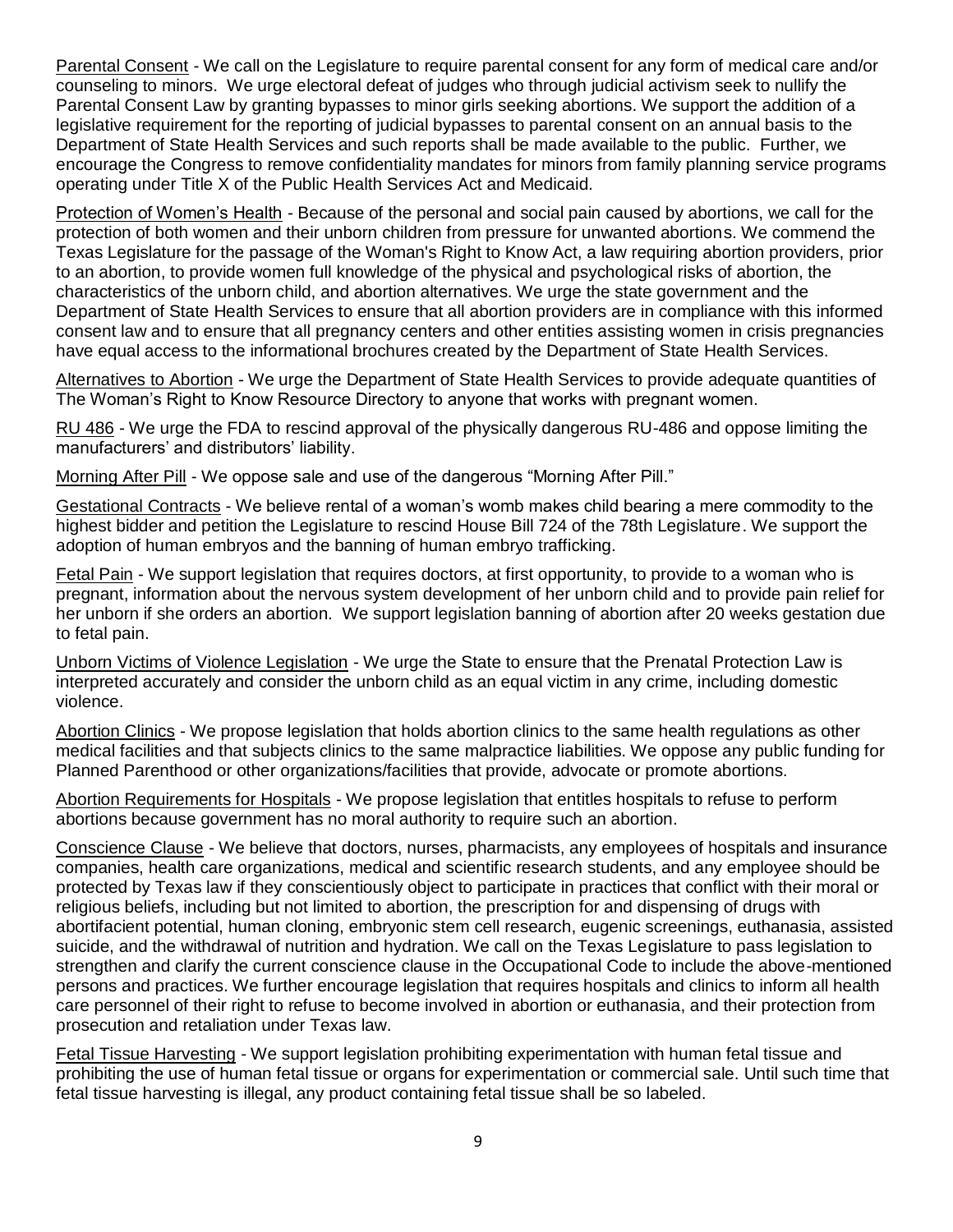Stem Cell Research - We oppose any legislation that would allow for the creation and/or killing of human embryos for medical research. We encourage stem cell research using cells from umbilical cords, from adults, and from any other means which does not kill human embryos. We oppose any state funding of research that destroys/kills human embryos. We encourage the adoption of existing embryos. We call for legislation to withhold state and/or federal funding from institutions that engage in scientific research involving the killing of human embryos or human cloning.

Human Cloning - Each human life, whether created naturally or through an artificial process, deserves protection. We confirm that somatic cell nuclear transfer (SCNT) is the process by which a human being is cloned, and that SCNT creates a unique human being with the same properties of a human embryo created through the union of sperm and egg. We seek a ban on human cloning for reproductive purposes (where a cloned human embryo, created through SCNT, is implanted in a womb and the human clone is birthed). We also seek a ban on research cloning (where a cloned human embryo, created through SCNT, is created, grown in the laboratory, and then destroyed when its stem cells are extracted for research purposes). Furthermore, criminal penalties should be created and experimenters prosecuted who participate in the cloning of human beings. No government or state funding should be provided for any human cloning.

Patient Protection - We support patients' rights by calling on the state legislature to amend the Advance Directive Act to establish due process of law and ensure that a physician's decision to deny lifesaving treatment against the patient's will or advance directive is not due to economic or racial discrimination or discrimination based on disability. We also support the passage of legislation to amend the Advance Directive Act by requiring hospitals intending or threatening to withdraw life-sustaining treatment against the patient's wishes or their advance directive to continue all treatment and care for such patients pending transfer to another facility.

#### PROTECTING OUR CHILDREN

Parental Rights and Responsibilities — We believe that parental rights, authority and responsibilities are inherent and protected by the United States Constitution. Local, state, or federal laws, regulations, or policies shall not be enacted that limit parental rights in the rearing of both biological and adopted children. Parents have the right and responsibility to direct and guide their children's moral education. We strongly support a Parental Rights Amendment to the U.S. Constitution.

UN Treaty on the Rights of the Child ― We unequivocally oppose the United States Senate's ratification of the United Nations Convention on the Rights of the Child.

Jurisdictional Disputes ― Parents and/or grandparents should not be denied court ordered visitation, because of jurisdictional disputes between states.

Child Abuse Prevention ― We believe that no individual convicted of child abuse or molestation should have the right to custody or adoption of a minor child. An abused child should be given the option of declining visitation with his/her abuser. If court ordered, visitation with minor children by such persons should be supervised.

Adoption ― We support reducing the time, bureaucracy, and cost of adoption. We oppose mandates that deny mothers a choice in selecting a traditional home for their children. We oppose mandatory open adoption.

Foster Care ― We support eliminating bureaucratic prohibitions on corporal discipline and home schooling in foster homes.

#### ASSISTING FAMILIES TO SELF SUFFICIENCY

Welfare Reform ― Welfare should offer a hand up to transition families and individuals through hard times and welfare reform should encourage partnerships with faith based institutions, community and business organizations to assist individuals in need. The current system encourages dependency on government and robs individuals and generations of healthy motivation and self-respect. It should be limited in scope. We encourage welfare reform in the following areas:

- 1. Denying benefits to individuals who cannot prove citizenship;
- 2. Welfare reforms should require recipients to work, learn, and train;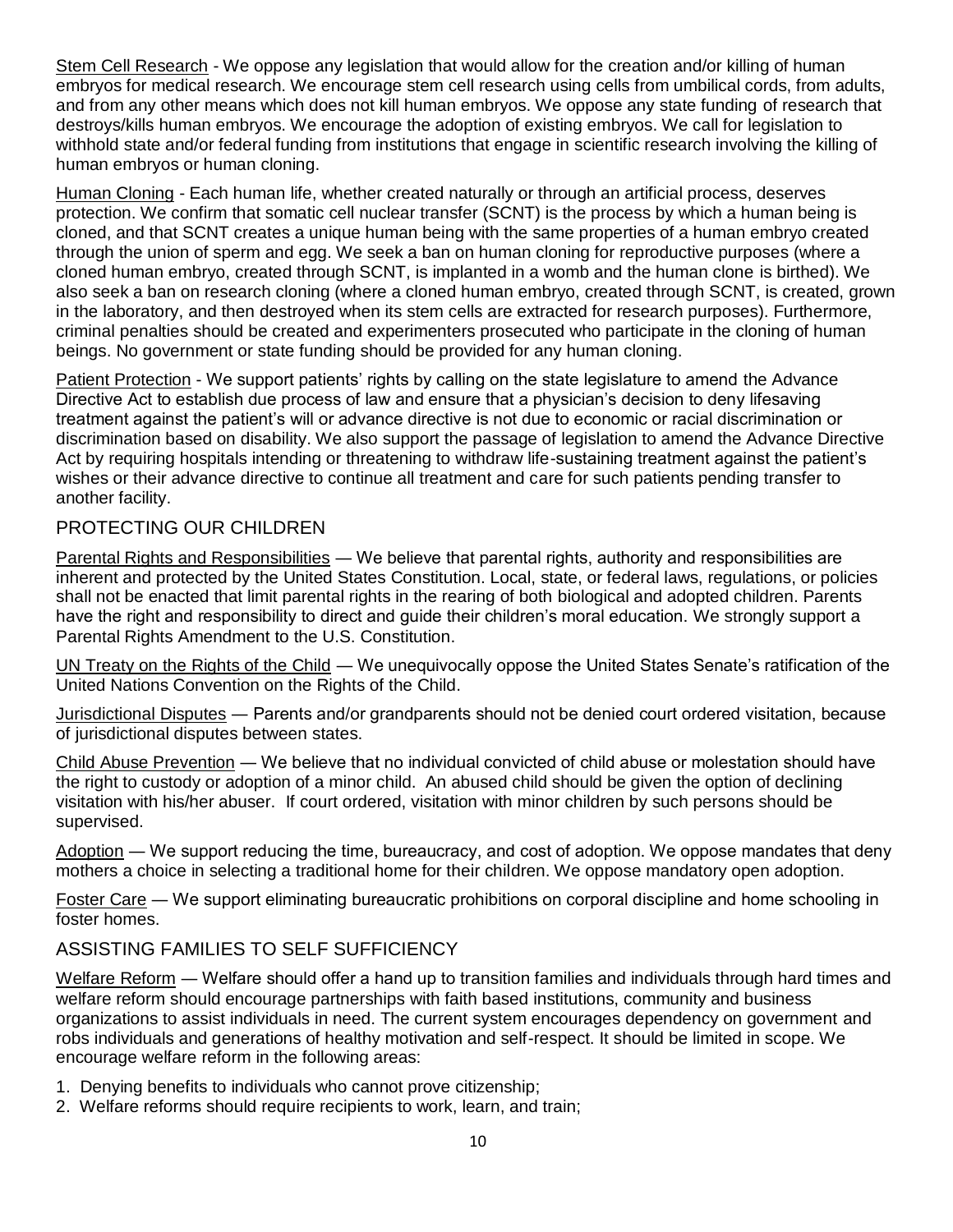- 3. Reforms should require recipients to remain substance abuse free in exchange for temporary benefits not exceeding two years.
- 4. Recipients should be required to submit to random drug testing in order to receive benefits;
- 5. Welfare cards should be confined to food and vital essentials, not cigarettes, lottery purchases, or alcohol or drugs of any kind;
- 6. Prisoners should be removed from welfare rolls; and
- 7. A nominal co-pay should be required to encourage judicious utilization of health care services.

Department of Family and Protective Services (DFPS) Accountability — We support the appointment of local elected officials to review charges of abuse of discretion by the Department of Family and Protective Services (DFPS) with respect to intervention into the family unit. Removal of a child from a home shall be pursuant to a court order or in response to an immediate threat.

Social Security ― We support an immediate and orderly transition to a system of private pensions based on the concept of individual retirement accounts, and gradually phasing out the Social Security tax. We insist that Social Security benefits be non–taxable. To protect the Social Security System, its funds should not be co– mingled or spent with general revenues or invested in private or public corporate stock.

Gambling ― We oppose the expansion of legalized gambling and encourage the repeal of the Texas State lottery. We oppose dedicating any government revenue from gambling to create or expand any government program.

Caring for Our Mentally Disabled Citizens ― We urge the Legislature to continue funding and operating all state-supported living centers for the mentally disabled, increase training standards of state-supported living center employees, and ensure efficient funding and quality of service.

#### EMPOWERING FAMILIES TO DIRECT THEIR HEALTH CARE

Health Care — Health care decisions should be between a patient and health care professional and should be protected from government intrusion.

The Patient Protection and Affordable Care Act ("Obamacare") — We demand the immediate repeal of the Patient Protection and Affordable Care Act, which we believe to be unconstitutional.

Health Care Choice ― We urge the passage of health care reform, which results in more affordable healthcare through a market-based, competitive, and transparent health care system, including tort reform, interstate competition, genuine accountability and oversight.

Medical Records and Informed Consent ― We oppose any state or federal medical record computer database or registry (with exception to diseases that are a public health threat, i.e., HIV and/or Tuberculosis), which stores personal identifiable records on citizens without their written consent.

Health Care and Nutritional Supplements ― We deplore any efforts to mandate that vitamins and other natural supplements be on a prescription–only basis, and we oppose any efforts to remove vitamins and other nutritional supplements from public sale. We support the rights of all adults to their choice of nutritional products, and alternative health care choices.

Unprocessed Foods ― We support the availability of natural, unprocessed foods, including, but not limited to, the right to access raw milk.

Food Choice ― We support the right of individuals to make their own dietary decisions. We oppose any laws regarding the production, distribution or consumption of food. Government should not restrict non-genetically engineered seeds.

Immunizations ― All adult citizens should have the legal right to conscientiously choose which vaccines are administered to themselves or their minor children without penalty for refusing a vaccine. We oppose any effort by any authority to mandate such vaccines or any medical database that would contain personal records of citizens without their consent.

## **EDUCATING OUR CHILDREN**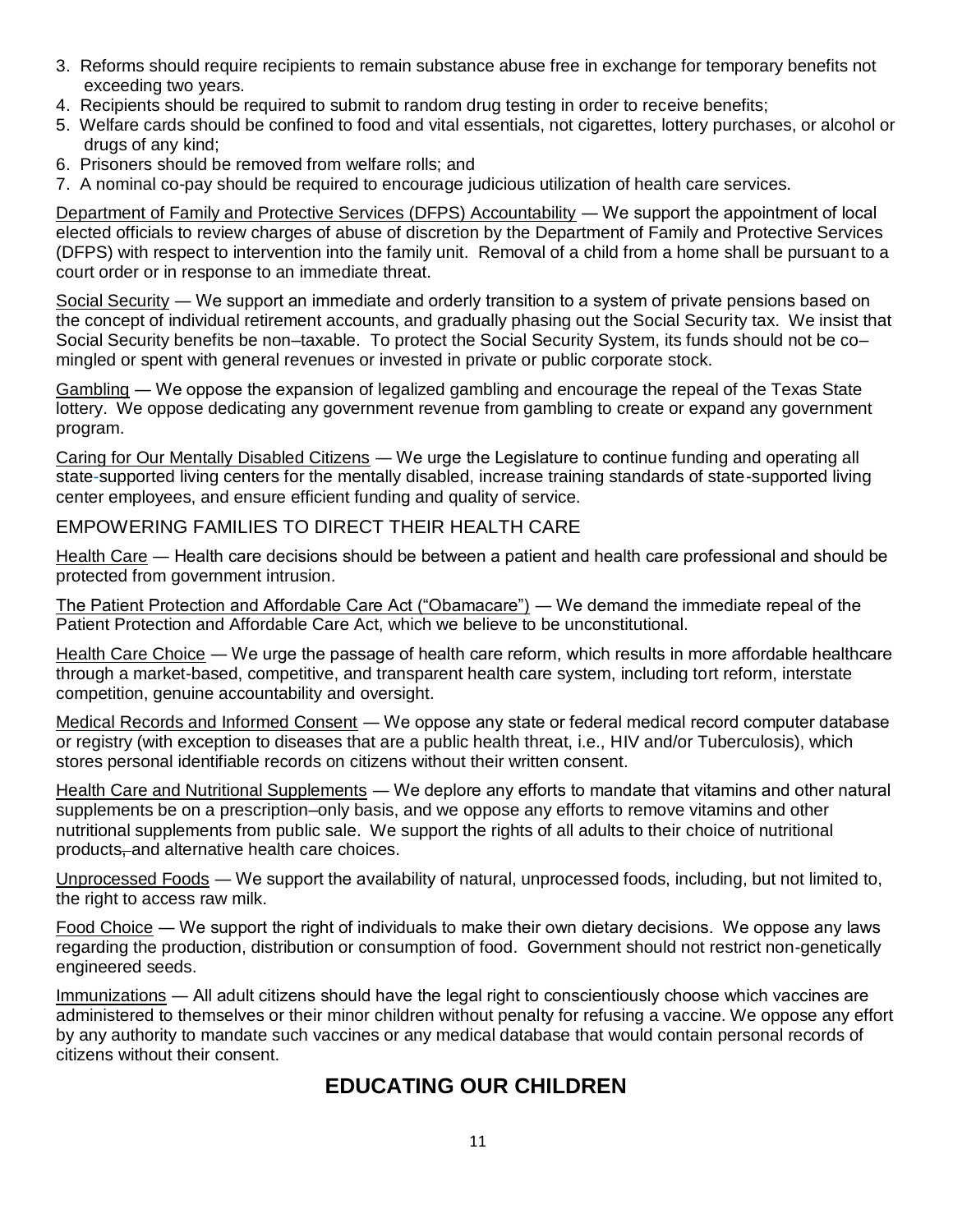American Identity Patriotism and Loyalty – We believe the current teaching of a multicultural curriculum is divisive. We favor strengthening our common American identity and loyalty instead of political correctness that nurtures alienation among racial and ethnic groups. Students should pledge allegiance to the American and Texas flags daily to instill patriotism.

Basic Standards – We favor improving the quality of education for all students, including those with special needs. We support a return to the traditional basics of reading, writing, arithmetic, and citizenship with sufficient discipline to ensure learning and quality educational assessment.

Bilingual Education – We encourage non-English speaking students to transition to English within three years.

Career and Technology Education (Vocational Education) – We support reinstatement of voluntary career and technology education, including adjusting the 4x4 requirements as needed, without detracting from nonvocational program requirements.

Classroom Discipline –We recommend that local school boards and classroom teachers be given more authority to deal with disciplinary problems. Corporal punishment is effective and legal in Texas.

Classroom Expenditures for Staff – We support having 80% of school district payroll expenses of professional staff of a school district be full-time classroom teachers.

College Tuition – We recommend three levels of college tuition: In-state requiring proof of Texas legal citizenship, out-of-state requiring proof of US citizenship, and nonresident legal alien. Non-US citizens should not be eligible for state or federal grants, or loans.

Controversial Theories – We support objective teaching and equal treatment of all sides of scientific theories. We believe theories such as life origins and environmental change should be taught as challengeable scientific theories subject to change as new data is produced. Teachers and students should be able to discuss the strengths and weaknesses of these theories openly and without fear of retribution or discrimination of any kind.

Early Childhood Development – We believe that parents are best suited to train their children in their early development and oppose mandatory pre-school and Kindergarten. We urge Congress to repeal governmentsponsored programs that deal with early childhood development.

Knowledge-Based Education – We oppose the teaching of Higher Order Thinking Skills (HOTS) (values clarification), critical thinking skills and similar programs that are simply a relabeling of Outcome-Based Education (OBE) (mastery learning) which focus on behavior modification and have the purpose of challenging the student's fixed beliefs and undermining parental authority.

Educational Entitlement – We encourage legislation that prohibits enrollment in free public schools of noncitizens unlawfully present in the United States.

Funding of Education – We urge the Legislature to direct expenditures to academics as the first priority.

Higher Education – We support merit-based admissions for all college and university applicants to public institutions. We further support the repeal of the 1997 Texas legislative act commonly known as the Top Ten Percent Rule. All Texas students should be given acceptance priority over out-of-state or foreign students.

Juvenile Daytime Curfew - We strongly oppose Juvenile Daytime Curfews. Additionally, we oppose any official entity from detaining, questioning and/or disciplining our children without the consent of a child's parent.

Local Control for Education – We support school choice and believe that quality education is best achieved by encouraging parental involvement, protecting parental rights, and maximizing local independent school district control. District superintendents and their employees should be made solely accountable to their locally elected boards. We support sensible consolidation of local school districts. We encourage local ISDs to consider carefully the advantages and disadvantages of accepting federal education money.

No Taxpayer Paid Lobbyists – We support the prohibition of any paid public school employee or contractor to lobby the legislature or the SBOE, unless on an unpaid basis and in an unofficial capacity. No registered lobbyist should be allowed to run for SBOE.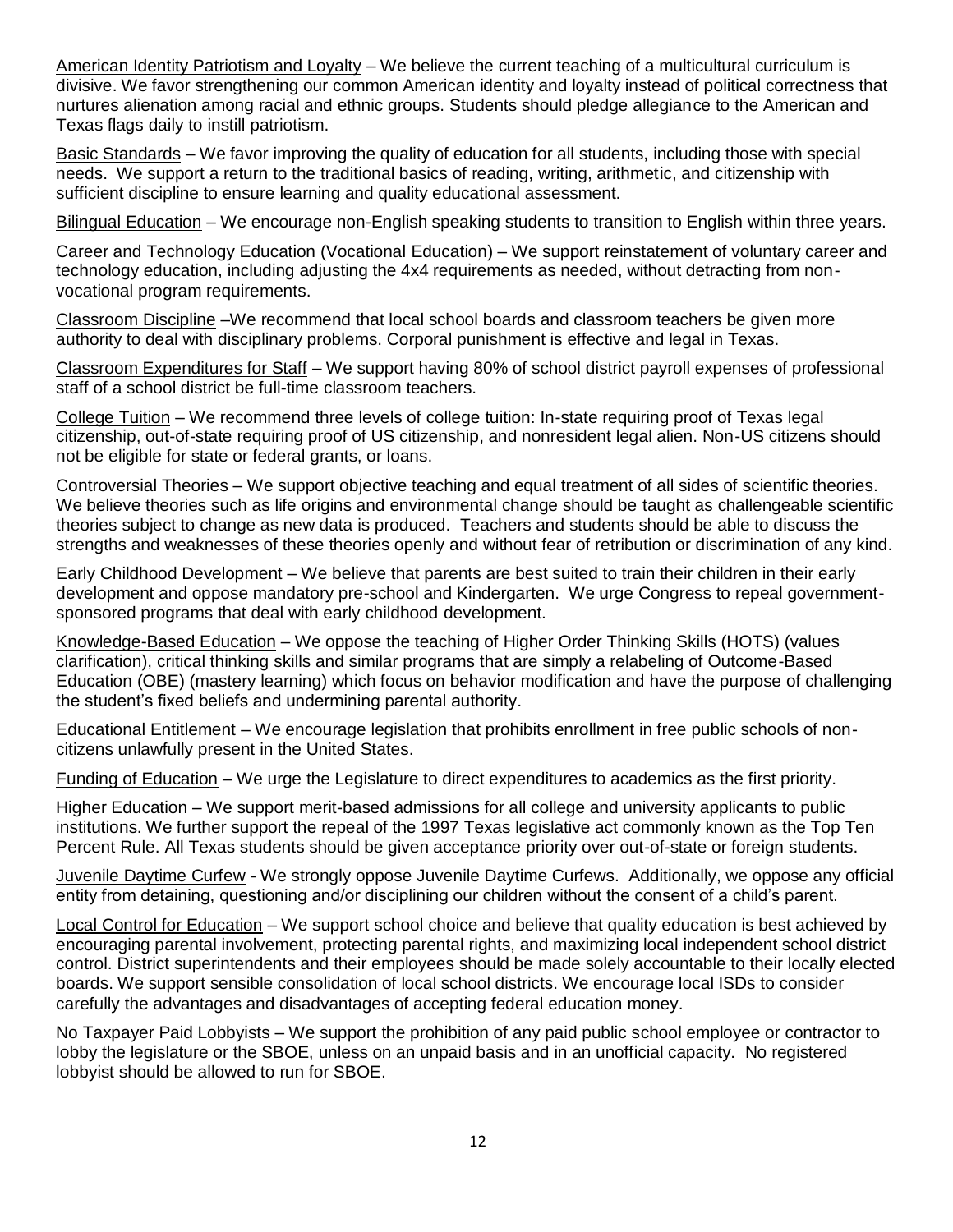Parental Rights in Education – We believe the right of parents to raise and educate their children is fundamental. Parents have the right to withdraw their child from any specialized program. We urge the Legislature to enact penalties for violation of parental rights.

Sex Education – We recognize parental responsibility and authority regarding sex education. We believe that parents must be given an opportunity to review the material prior to giving their consent. We oppose any sex education other than abstinence until marriage.

Parental School Choice – We encourage the Governor and the Texas Legislature to enact child-centered school funding options which fund the student, not schools or districts, to allow maximum freedom of choice in public, private, or parochial education for all children.

Permanent School Fund – We believe that because the Permanent School Fund is not paid by taxpayers that the principle balance should be safeguarded and not viewed as a source of additional funding for our state budget.

Political Community Organizing in Texas Schools - We believe neither Texas public schools should be used nor their students should be instructed by groups such as SEIU or other community organizers as instruments to promote political agenda during the instructional school day.

Private Education – We believe that parents and legal guardians may choose to educate their children in private schools to include, but not limited to, home schools and parochial schools without government interference, through definition, regulation, accreditation, licensing, or testing.

Religious Freedom in Public Schools – We urge school administrators and officials to inform Texas school students specifically of their First Amendment rights to pray and engage in religious speech, individually or in groups, on school property without government interference. We urge the Legislature to end censorship of discussion of religion in our founding documents and encourage discussing those documents.

School Surveys and Testing – Public schools should be required to obtain written parental consent for student participation in any test or questionnaire that surveys beliefs, feelings, or opinions. Parental rights, including viewing course materials prior to giving consent, should not be infringed.

State Board of Education (SBOE) – We believe that the SBOE should continue to be an elected body consisting of fifteen members. Their responsibilities must include:

- Appointing the Commissioner of Education
- Maintaining constitutional authority over the Permanent School Fund
- Maintaining sole authority over all curricula content and the state adoption of all educational materials. This process must include public hearings.

The SBOE should be minimally staffed out of general revenue.

Textbook Review – Until such time as all texts are required to be approved by the SBOE, each ISD that uses non-SBOE approved instructional materials must verify them as factually and historically correct. Also the ISD board must hold a public hearing on such materials, protect citizen's right of petition and require compliance with TEC and legislative intent. Local ISD boards must maintain the same standards as the SBOE.

Supporting Military Families in Education – Existing truancy laws conflict with troop deployments. We believe that truancy laws should be amended to allow 5 day absence prior to deployments and R&R. Military dependents by definition will be Texas residents for education purposes.

Traditional Principles in Education – We support school subjects with emphasis on the Judeo-Christian principles upon which America was founded and which form the basis of America's legal, political and economic systems. We support curricula that are heavily weighted on original founding documents, including the Declaration of Independence, the US Constitution, and Founders' writings.

School Health Care – We urge legislators to prohibit reproductive health care services, including counseling, referrals, and distribution of condoms and contraception through public schools. We support the parents' right to choose, without penalty, which medications are administered to their minor children. We oppose medical clinics on school property except higher education and health care for students without parental consent.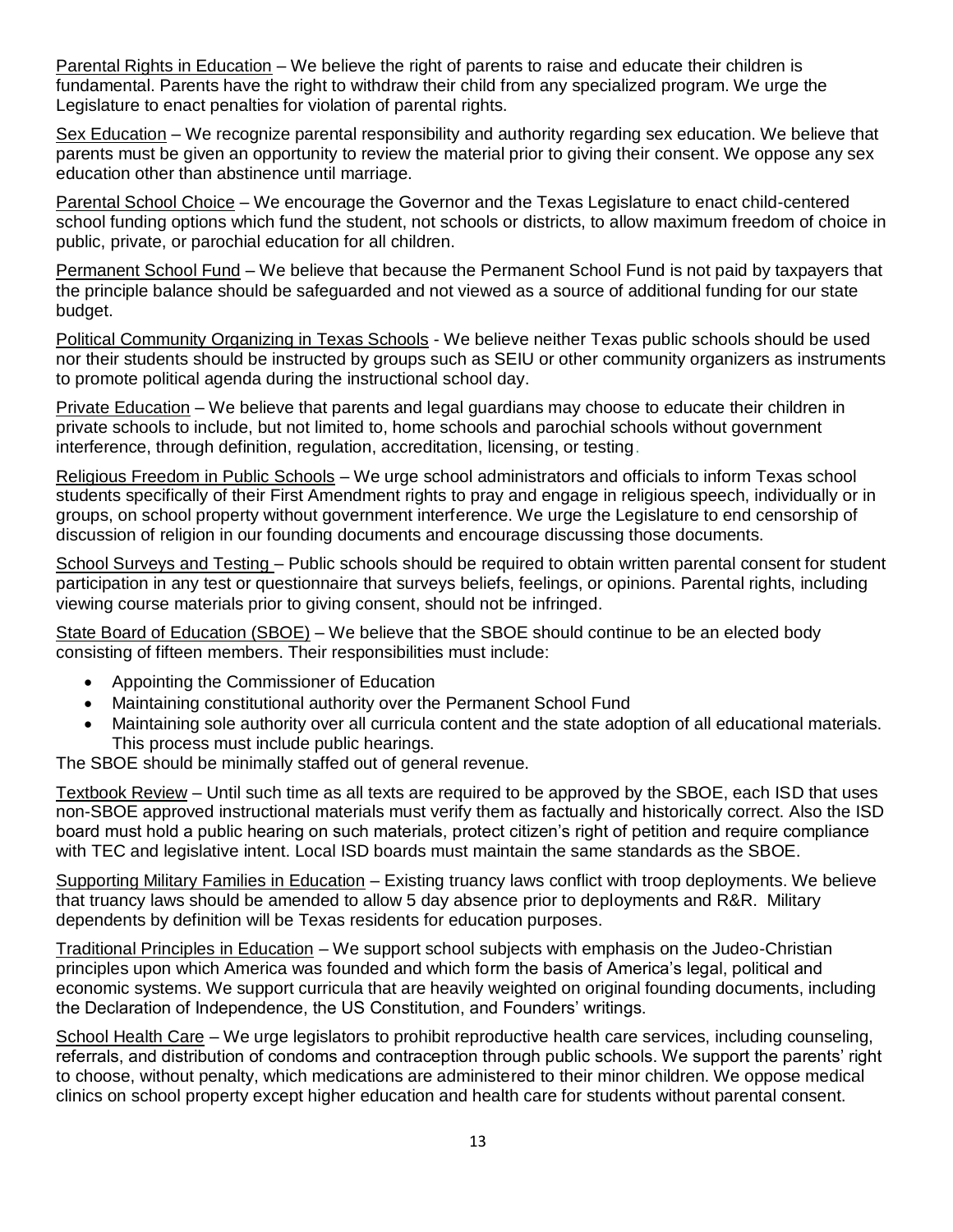U.S. Department of Education – Since education is not an enumerated power of the federal government, we believe the Department of Education (DOE) should be abolished.

Zero Tolerance – We believe that zero tolerance policies in schools should specify those items that will not be tolerated at schools. The policy should be posted on ISD websites.

Transparency – We support legislation requiring all school districts to post their expenditures online or made readily available to the public.

Foreign Culture Charter Schools in Texas – We oppose public funding of charter schools which receive money from foreign entities. We demand that these Charter Schools have accountability and transparency to local parents, taxpayers, the State of Texas, as do current public schools, including U.S. citizenship of public school trustees.

## **PROMOTING INDIVIDUAL FREEDOM AND PERSONAL SAFETY**

Right to Keep and Bear Arms – America's founding fathers wrote the  $2^{nd}$  amendment with clear intent – no level of government shall regulate either the ownership or possession of firearms. Therefore we strongly oppose all laws that infringe on the right to bear arms. We oppose the monitoring of gun ownership, and the taxation and regulation of guns and ammunition. We collectively urge the legislature to pass "constitutional carry" legislation whereby law-abiding citizens that possess firearms can legally exercise their God-given right to carry that firearm as well. Until such time we urge the state to re-introduce and pass legislation easing current restrictions on firearms such as open carry and campus carry. We strongly support a ten-year mandatory minimum sentence, without parole, for felonies committed with firearms. Stiff penalties shall be imposed for frivolous litigation against legitimate firearm manufacturers. We believe that Federal Firearms License (FFL) holders should be free from harassment, and license revocations and denials against firearm dealers based on violations consisting of largely inconsequential record-keeping errors and encourage the ATF to consider lesser gradation of sanctions for such errors. Firearms and ammunition manufactured and sold in the state of Texas are not covered under the Commerce Clause and therefore are not subject to Federal regulation. We urge the passage of the "firearms freedom act".

CHL Laws Applied to Texas Truckers – We call for truckers working within the state of Texas to enjoy the full benefits of the Texas Concealed Handgun License law irrespective of unreasonable and intrusive federal regulations.

Indefinite Detention - The Republican Party abhors any policies of indefinite detention of US citizens without due process. We urge Congress to terminate any practice of detention without due process.

Transportation Security Administration (TSA) - We call for the disbanding of the TSA and place airport security into the more accountable and capable hands of the state and local law enforcement.

State Militia – We support the establishment and maintenance of a volunteer Constitutional State Militia with assistance from County Sheriffs.

Militia versus Paid Army – We recognize that the original meaning of the word "militia" in the Constitution refers to an armed citizenry, not the formal paid professional military.

Freedom of Access Act – We urge repeal of the Freedom of Access to Clinic Entrances Law. Those who assault peaceful protesters acting under the Constitution should be vigorously prosecuted. Picketing and literature distribution do not fall under the RICO Act.

Judeo-Christian Nation – As America is a nation under God founded on Judeo-Christian principles, we affirm the constitutional right of all individuals to worship in the religion of their choice.

Safeguarding Our Religious Liberties – We affirm that the public acknowledgement of God is undeniable in our history and is vital to our freedom, prosperity and strength. We pledge our influence toward a return to the original intent of the First Amendment and toward dispelling the myth of separation of church and state. We urge the Legislature to increase the ability of faith-based institutions and other organizations to assist the needy and to reduce regulation of such organizations.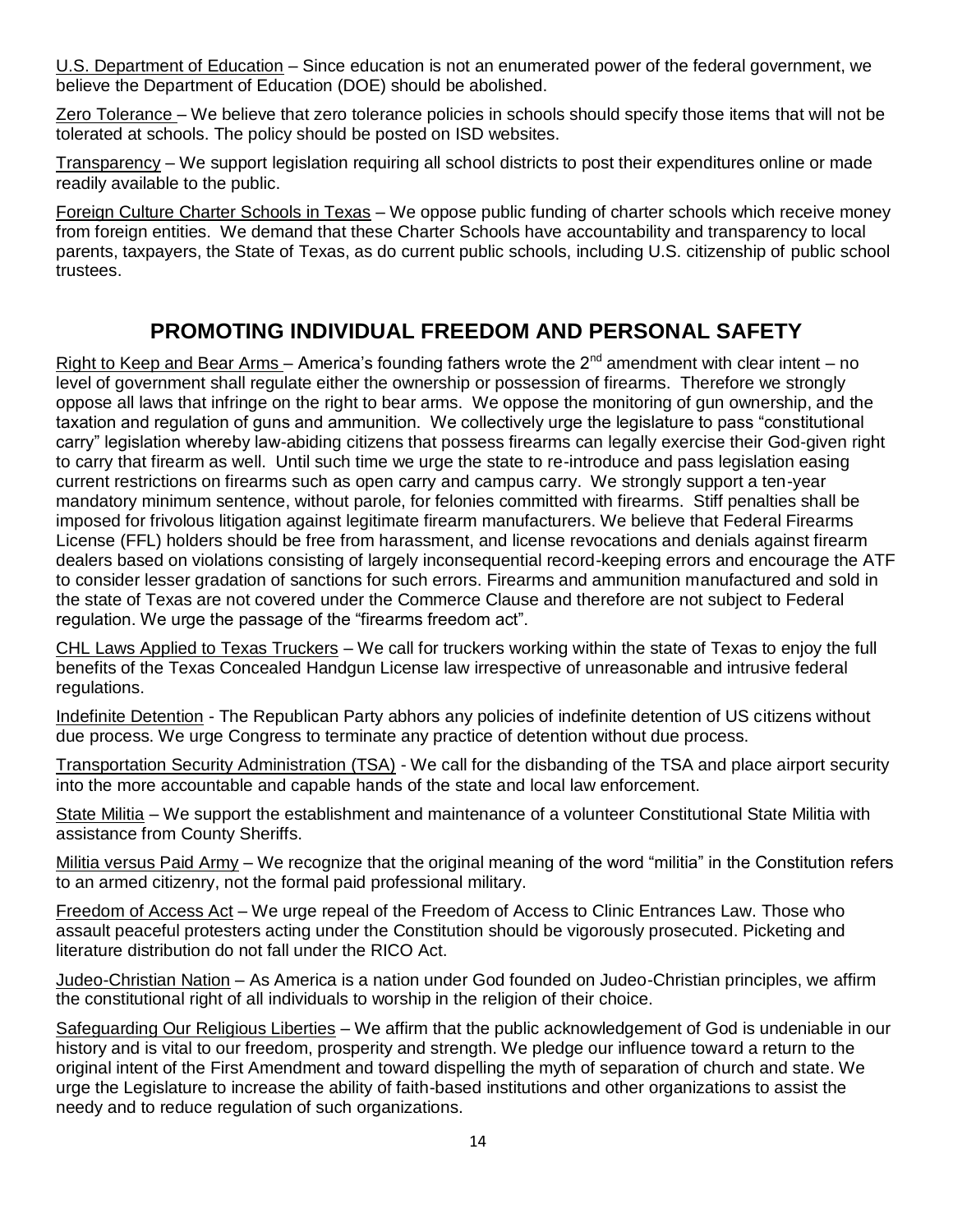Religious Liberties Abroad – We urge Congress to sanction any foreign government that persecutes its citizens for their religion.

Health and Human Services Mandates – We strongly oppose any federal or state requirement or other mandate to provide abortions or contraception and sterilization, since this would clearly violate many individuals, businesses, churches, and non-profit personnel's faith and beliefs. Government must obey the 1<sup>st</sup> Amendment to the U.S. Constitution!

Electronic Privacy – We believe all law-abiding citizens should be free from government surveillance of their electronic communications except in cases directly involving national security, by court order. Except for noncitizens, we further oppose any national ID program, including the Real ID Act and the use of Radio Frequency Identification Chips (RFID) on humans.

Personal Confidentiality – Necessary dissemination of personal information among government entities must be safeguarded with the threat of criminal penalties.

Equality of All Citizens – We deplore all discrimination. We also deplore forced sensitivity training and urge repeal of any mandate requiring it. We urge immediate repeal of the Hate Crimes Law. Until the Hate Crimes Law is totally repealed, we urge the Legislature to immediately remove the education curriculum mandate and the sexual orientation category in said Law.

GMO Labeling - We support labeling of all products containing genetically modified organisms (GMOs), as well as cloned organisms, in a uniform and recognizable fashion.

Boy Scouts of America – We support the Boy Scouts of America and reject any attempt to undermine or fundamentally change the ideals of the organization.

Smart Meters - We oppose the mandated use of Smart Meters as well as the use of collected data to reduce freedoms of U.S. citizens.

Internet Access - We support a free and open internet -- free from intrusion, censorship, or control by government or private entities. Due to the inherent benefit of anonymity, the anonymity of users is not to be compromised for any reason, unless consented by the user; or by court order. We also oppose any mandates by the government to collect and retain records of our internet activity.

#### PROTECTING CITIZENS FROM CRIME

Prison Reform – We believe our prison systems should emphasize protection of society and punishment of offenders, ever mindful of their human rights. Prisoners should be required to perform meaningful work. Prisoners should not have access to private information of any citizen. No extraordinary medical care, including organ transplants or body part replacement, should be performed on prisoners at taxpayer expense.

Sentencing Reform – We call for disclosure to juries of prior convictions of the defendant and the actual time likely to be served before parole. We believe punishment should be assessed in proportion to the crime and should be a deterrent. We support imprisonment for life without parole for habitual felons. Convicted criminals should be required to make restitution to their victims. Prisoners without a high school diploma must be required to attend training for GED. No inmate with a history of drug abuse should be eligible for parole before completing treatment.

Crime Shouldn't Pay – No convicted criminal should be allowed to profit from sale of rights to their story for books, movies, etc., while incarcerated, on parole, or on probation.

Capital Punishment – Properly applied capital punishment is legitimate, is an effective deterrent, and should be swift and unencumbered.

Juvenile Justice – Juvenile justice reforms should continue, including private programs, "boot camps," and trying juveniles as adults when appropriate. We condemn incarcerating juveniles and adults in the same facility.

Child Abuse – We recognize the family as a sovereign authority over which the state has no right to intervene, unless a parent or legal guardian has committed criminal abuse. Child abusers should be severely prosecuted. We oppose actions of social agencies to classify traditional methods of discipline, including corporal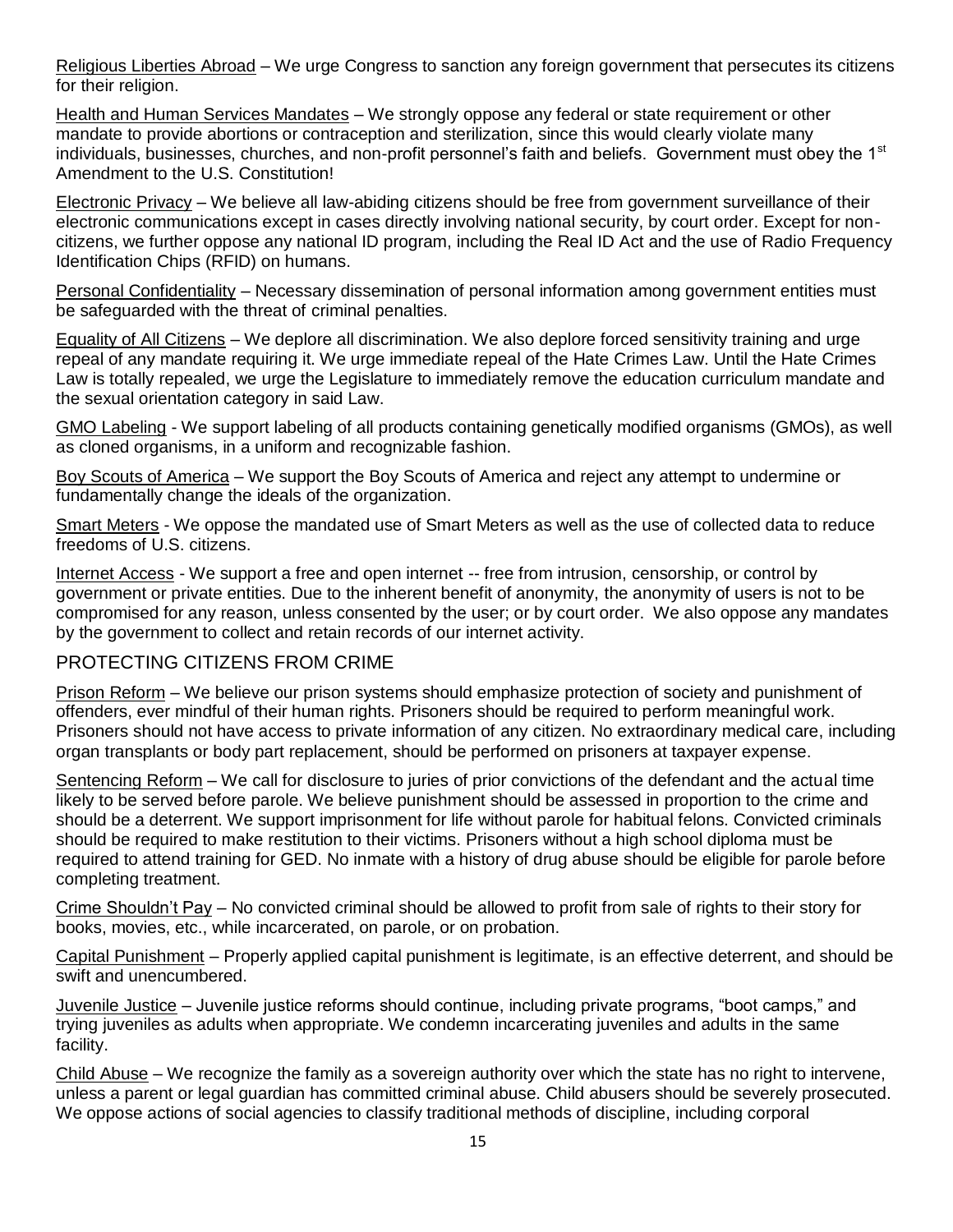punishment, as child abuse. As a condition of funding, publicly funded agencies are to report all instances of abuse.

Unborn Victims of Violence – We believe a person who injures or kills an unborn child should be subject to criminal and civil litigation.

Sexual Assault –Adults convicted of sexual molestation of a minor should receive mandatory prison sentences without probation or parole. We support increasing the penalty for failure to report child sexual assault cases, and we urge vigorous prosecution of such failure.

Addictive Behaviors – We encourage state and federal governments to severely prosecute illegal dealers and manufacturers of addictive substances and pornography. We urge Congress to discourage import of such substances into our country. Faith based rehabilitation programs should be emphasized. We oppose legalization of illicit drugs. We support an effective abstinence-based educational program for children. We oppose any "needle exchange" program. We urge vigorous enforcement of our DUI laws.

Property Search and Seizure Without Due Process – We oppose search and seizure of private property without due process. Neither law enforcement agencies nor their parent organizations should be allowed to benefit from such seizures.

# **STRENGTHENING THE ECONOMY**

We support the principles regarding the public economy as stated in the Republican Party Platform of 1932 to wit:

#### Resolution Regarding the Public Economy

Whereas, constructive plans for financial stabilization cannot be completely organized until our national, State and municipal governments not only balance their budgets but curtail their current expenses as well to a level which can be steadily and economically maintained for some years to come.

We urge prompt and drastic reduction of public expenditure and resistance to every appropriation not demonstrably necessary to the performance of government, national or local.

The Republican Party established and will continue to uphold the gold standard and will oppose any measure which will undermine the government's credit or impair the integrity of our national currency. Relief by currency inflation is unsound in principle and dishonest in results. The dollar is impregnable in the marts of the world today and must remain so. An ailing body cannot be cured by quack remedies. This is no time to experiment upon the body politic or financial.

Source: Republican Party Platform of 1932

June 14, 1932

#### GOVERNMENT SPENDING

Fiscal Responsibility – We urge state and federal legislators to reduce spending. We also support a "cap" on government spending at all levels, with adjustments limited to the effects of inflation and population change.

Governmental Accountability – We favor periodic audits of all governmental agencies.

Unfunded Mandates – We oppose all unfunded mandates by the federal and state governments.

Downsizing the Federal Government – We support abolishing all federal agencies whose activities are not specifically enumerated in the Constitution; including the Departments of Education and Energy. We support a sunset provision law at the federal level. All non-military spending should be returned to at least pre-2008 levels.

Budget and Appropriations – We urge Congress to adopt balanced budgets by cutting spending and not increasing tax rates. We oppose adding earmarks or using other techniques that bypass approval of spending. We encourage the use of the line-item veto.

Truth in Taxing – We urge that taxes established for a particular purpose shall not be used for any other purpose.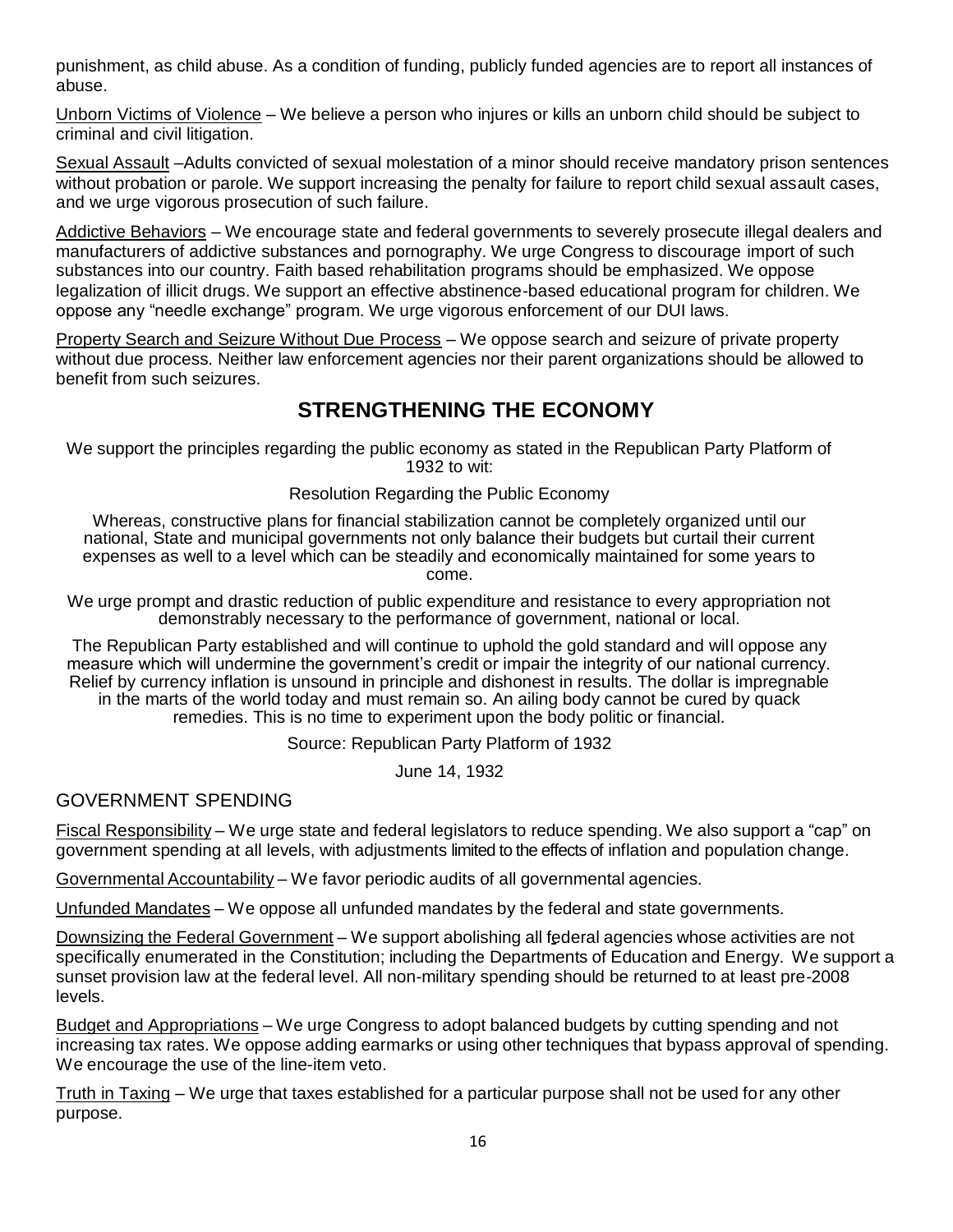Zero Based Budgeting – We urge the use of zero based budgeting policy at all levels of government. We are opposed to base line budgeting.

Waste and Fraud in Government Contracts – All government contracts should be awarded by competitive bids. We call upon all levels of government to allow the awarding of contracts, requiring performance and payment bonds, be awarded to the lowest bidder.

Congressional Pay and Benefits – Congressional pay raises should not exceed the rate of inflation. Congress shall pass no law affecting average Americans that does not equally apply to themselves and all other Federal employees. We recommend that the Congressional retirement system be abolished.

Repeal of Fee Award Act – We support repeal of the Civil Rights Attorneys' Fee Awards Act, which allows for payment of attorneys' fees to sue the government and to suppress freedom of religion.

Bailouts and Subsidies – We encourage government to divest its ownership of all business that should be run in the private sector and allow the free market to prevail. We oppose all bailouts of domestic and foreign government entities, States and all businesses, public and private.

Sunset Laws – We support the Texas Sunset Law.

Government Lobbying – We oppose paying lobbyists with tax dollars.

Improper Government Funding – We support enforcement of current law prohibiting public assets being used for private groups without proper vetting and authorization.

Funding Special Interest Organizations – We oppose any government support of special interest organizations, such as ACORN and the ACLU.

Frugal Government – We encourage all governments and agencies to live as frugally as all taxpayers do and to abhor the excessive spending on non-critical items such as this administration has indulged in.

Education Spending – Since data is clear that additional money does not translate into educational achievement, and higher education costs are out of control, we support reducing taxpayer funding to all levels of education institutions.

Faith-Based Charities – We oppose any restrictions by any government agency on taxpayer contributions to churches and faith-based charities.

Law Basis for Regulations – We urge that all regulations written should be sent to the originating committee of the supporting legislation for approval before being implemented.

Transparency in Government Litigation – We demand that all state agencies, municipalities, and public entities pay greater attention to thwart frivolous lawsuits by trial lawyers. We urge our elected officials to pay greater attention to out-of-control legal expenses to ensure being a good steward of the taxpayers' money.

Governmental Transparency – We support statewide and local taxing entities compiling and publically posting their current debt and future obligations on their official websites.

#### TAX BURDEN

Federal Tax Reform – We recommend repeal of the Sixteenth Amendment of the U.S. Constitution, with the goal of abolishing the I.R.S and replacing it with a national sales tax collected by the States. In the interim we urge the income tax be changed to a flatter, broader, lower tax with only minimal exemptions such as home mortgage interest deductions.

Permanent Tax Cuts – We urge the income tax, capital gains tax, estate tax, and all other tax reductions be made permanent. The death tax is immoral and should be abolished forever.

Capital Gains Tax – We favor abolishing the capital gains tax.

Gambling as a Source of Public Funding – We oppose gambling and gambling expansion as a means of financing government. We recognize the failure of the lottery as a funding source for education and that it is now known to be a regressive tax on the poor.

State Tax Reform –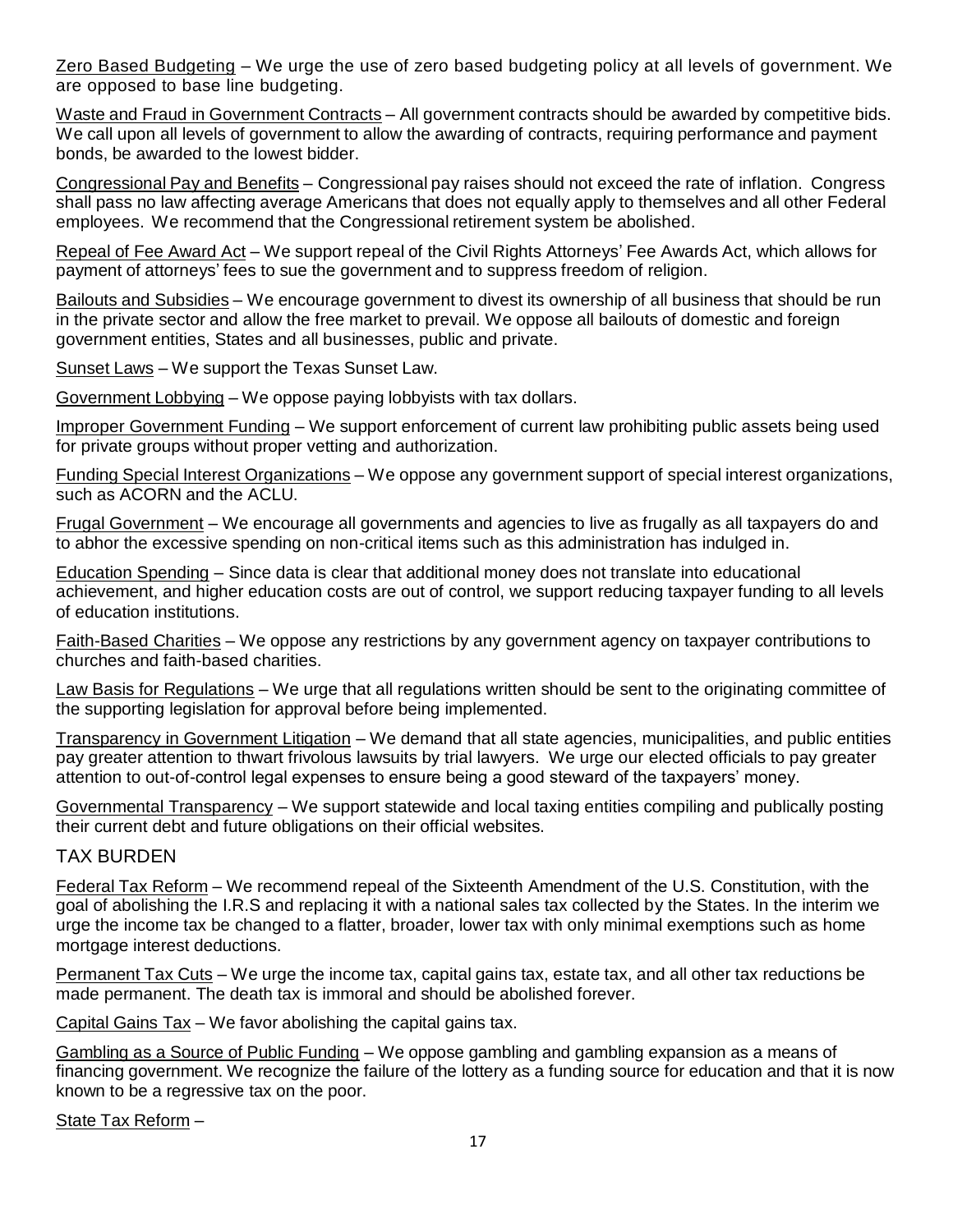We encourage:

- Abolishing property taxes
- Shifting the tax burden to a consumption-based tax
- Reducing the overall tax burden
- A constitutional amendment providing a two-thirds super majority of both houses to increase any taxes or fees
- Every tax at every level should have separate and clearly visible billing to the taxpayer We strongly oppose:
- Creation of a state income tax or state property tax
- All professional licensing fees and real estate and similar transaction fees or taxes

Texas Budget Compact – We support the Texas Budget Compact including:

- Practice truth in budgeting
- Support a Constitutional limit of spending to the growth of population and inflation
- Oppose any new tax increases and make the small business tax exemption permanent
- Preserve a strong "rainy day fund"
- Cut the unnecessary and duplicative government programs and agencies

Business Tax – We urge repeal of the Texas business tax.

Property Appraisal – Until ad valorem taxes are abolished, we recommend that property valuations be fixed for not less than three years following each revaluation. Appraisal District Boards should be elected. We support capping the annual increase in real property appraisals at 3% and strongly support a reduction in the margin of error in the property value study to 90% in place of the current 95%. We call upon the Texas Legislature to eliminate the property value study.

Exemption of Inventories from Property Taxes – We urge outright repeal of property taxes on inventory.

Internet Taxation – We oppose any Internet taxation, until the income tax is removed.

Foreign Taxation – We strongly oppose the United Nations or any international group levying taxes on US citizens or governments.

Law of the Sea – Adopted by the UN in 1982, we still oppose the Law of the Sea Treaty.

Transportation Fuel Taxes – We call for all transportation and fuel taxes collected to be used for road construction, improvement and maintenance only. We resolve that tax revenue derived from gasoline taxes should only be used for highway construction and not be diverted to any other use, including mass transit and bicycle paths.

Tolls on Existing Roads – We support the legitimate construction of toll roads in Texas, but we oppose converting existing state and federal roads to toll roads including eminent domain right-of-ways acquisition without voter approval.

Funding via Bond Elections – We support active participation by registered voters and abhor taxing authorities' attempts to obtain approval for bonds by selective scheduling of elections' polling locations to minimize voter turnout. Hence, we support a requirement that at least 25% of registered voters must turn out and vote in order for a financial obligation to be placed on the entire citizenry.

#### ENERGY

Energy Strategy – We encourage a comprehensive energy policy that allows more development of domestic energy sources and reduces our need for foreign energy. Energy policy should be cooperative, economically viable without taxpayer funded subsidies, and environmentally safe, but not restricted by overzealous environmental activism.

Alternative Energy Sources – We encourage economically viable use of wind, coal-fired plants, solar, and nuclear power, and bio-sources without government subsidies.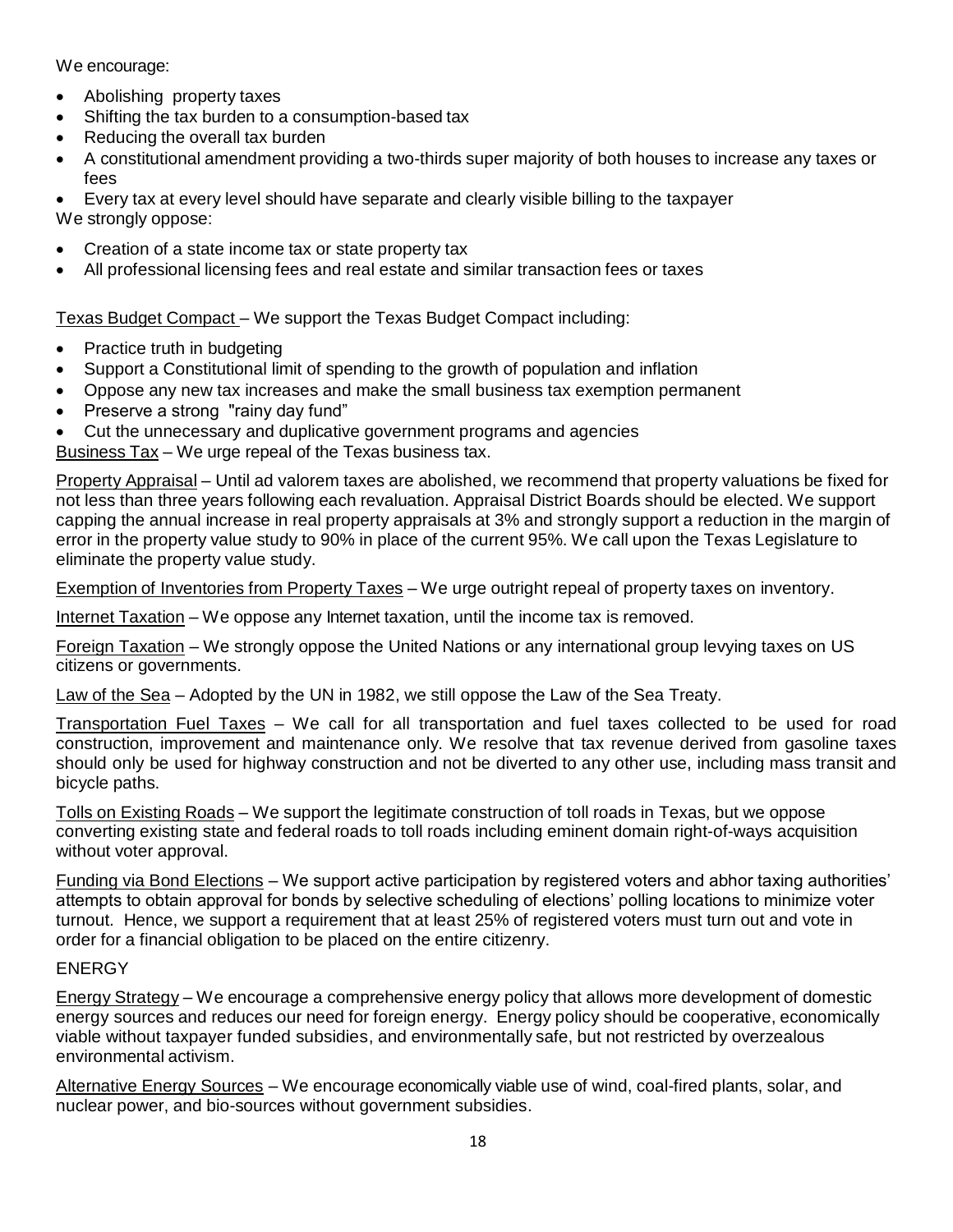Government Restrictions – We support immediate removal of government barriers to free market solutions to production and distribution of energy including restrictions on:

- drilling and production operations on public and private lands and waters
- refineries
- electric power generation and distribution
- federal gas mileage standards (CAFÉ standards) and fuel blends

Cap and Trade – We oppose Cap and Trade ("Cap and Tax").

U.S. Department of Energy – We support the elimination of the Department of Energy.

Incandescent Light Bulbs - We support the freedom to continue to use and manufacture incandescent light bulbs.

Keystone XL Pipeline – We support the immediate approval and construction of the Keystone XL and other pipelines that will reduce our reliance on imported oil and natural gas from unstable or unfriendly countries.

Deep Water Drilling – We support immediate resumption of deep water drilling and production in the Gulf of Mexico.

Land Drilling – We support land drilling and production operations including hydraulic fracturing.

Ethanol – We support the repeal of legislation mandating ethanol as fuel additives and/or primary fuel.

Natural Gas - Alternative Fuel - We urge the use of natural gas as an alternative transportation fuel and as complimentary fuel to gasoline and diesel.

- We support the manufacture of vehicles that utilize natural gas as an alternative fuel and/or a complimentary fuel
- We support and encourage the conversion of existing private fleets to natural gas as a dual use fuel
- We support the use of natural gas in electric power generation and other industrial uses

## BUSINESS AND THE ECONOMY

American Jobs – We support a favorable business climate of low taxes and deregulation to encourage capital investment, ensuring retention and creation of American jobs.

Frivolous Lawsuits – We support further reform to discourage frivolous lawsuits. We oppose the abusive use of class action lawsuits.

Right-to-Work – We oppose the Employee Free Choice Act (Card Check) and any action that eliminates the secret ballot. Every worker should have freedom to work in their preferred job without being forced to join or pay dues to any organization. Our Right-to-Work Law has provided this freedom and a good climate for industrial expansion, higher employment, and a stable management-labor relationship. We encourage adoption of a National Right-to-Work Act.

Small Business – We urge the federal and state legislatures to mitigate the impact of regulations on small businesses and to ensure that such businesses are adequately represented in the regulatory process. We support the removal of any unreasonable legal or economic barriers to home-based work.

Exotic Livestock – We encourage the freedom of farmers, ranchers and producers to be able to raise and promote all livestock, wildlife and other protected species for conservation, consumption and economic development.

Workers' Compensation – We urge the Legislature to resist making Workers' Compensation mandatory for all Texas employers.

Minimum Wage – We believe the Minimum Wage Law should be repealed.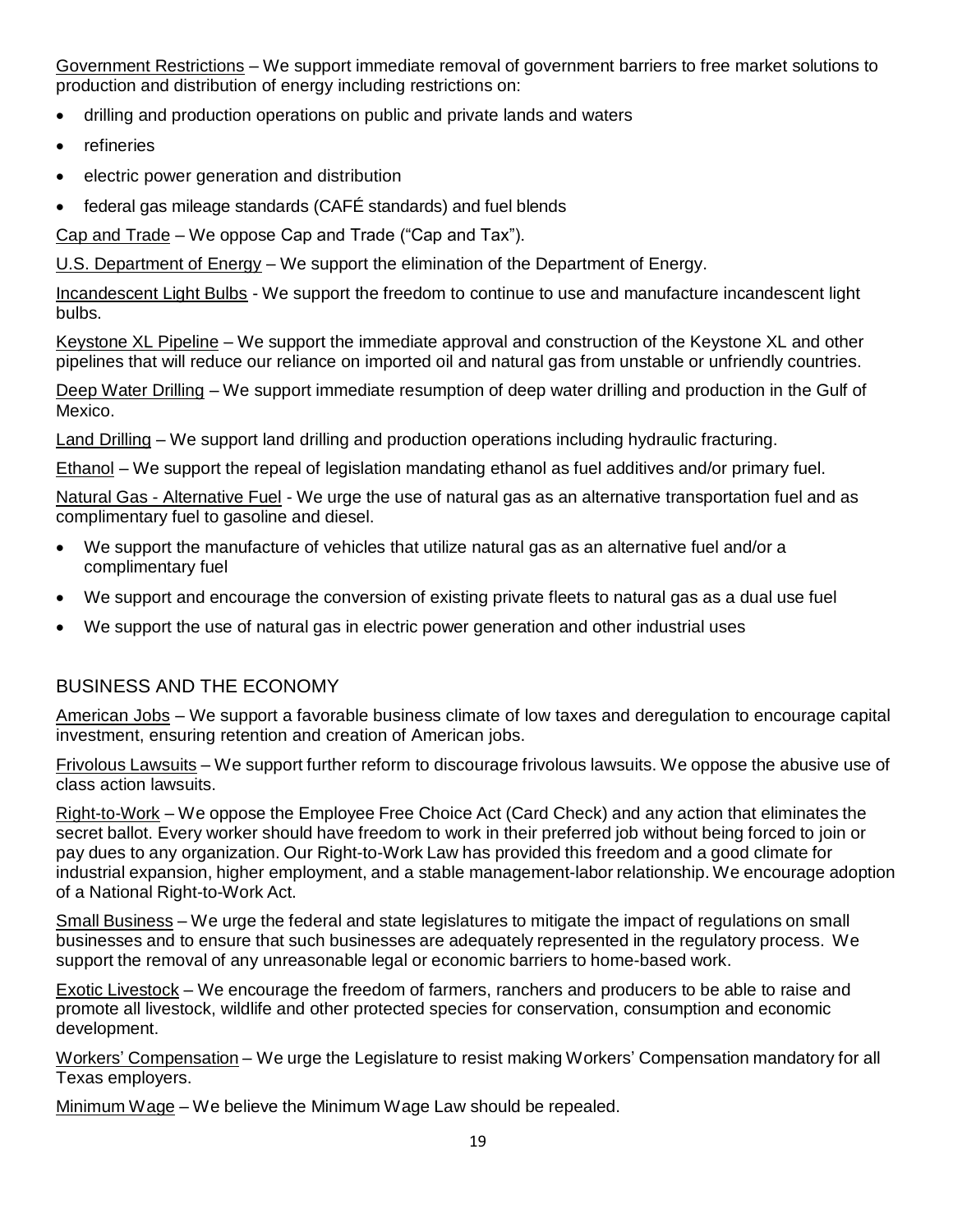Prevailing Wage Law – We urge the Congress to repeal the Prevailing Wage Law and the Davis Bacon Act.

Incentives for Retention of Domestic Operations – We support a favorable business climate of low taxes and deregulation to encourage capital investment to ensure retention and creation of jobs in America.

Free Market for Utilities and Insurance – We encourage free market solutions for providing utilities whenever possible. We support that all property insurance rates should be set through free-market forces alone. We support efforts to shrink the Texas Windstorm Insurance Association to reduce the liabilities it imposes on state taxpayers.

Federal Reserve System – We believe Congress should repeal the Federal Reserve Act of 1913. In the interim, we call for a complete audit of the Federal Reserve System and an immediate report to the American people.

Sound Money – Our founding fathers warned us of the dangers of allowing central bankers to control our currency because inflation equals taxation without representation. We support the return to the time tested precious metal standard for the U.S. dollar.

Rural and Volunteer Fire Departments – We urge Congress to overturn the rules of the U. S. Department of Labor restricting volunteerism by paid firefighters and emergency medical technician personnel.

Sarbanes Oxley – We support the repeal of Sarbanes Oxley legislation.

Dodd Frank – We support the immediate repeal of Dodd Frank legislation.

Community Reinvestment Act – We support the repeal of the Community Reinvestment Act.

## **DEFENDING SOVEREIGNTY AT HOME AND ABROAD**

#### **SOVEREIGNTY**

Texas Sovereignty – We reaffirm Texas' state sovereignty, as reserved under the 10th Amendment. Texas retains its sovereignty, freedoms, independence, power, jurisdiction and rights which are not delegated to the federal government by the U. S. Constitution.

National Sovereignty – We insist that the President and Congress defend our national sovereignty in accordance with their oaths of office. Therefore we believe the United States government must remain free of external control or influence, including, but not limited to, a North American union and a security and prosperity partnership.

United Nations – We support the withdrawal of the United States from the United Nations and the removal of U.N. headquarters from U.S. soil.

United Nations Agenda 21 -The Republican Party of Texas should expose all United Nations Agenda 21 treaty policies and its supporting organizations, agreements and contracts. We oppose implementation of the UN Agenda 21 Program which was adopted at the Earth Summit Conference in 1992 purporting to promote a comprehensive program of sustainable development projects, nationally, regionally and locally. We oppose the influence, promotion and implementation of nongovernmental organizations, metropolitan and/or regional planning organizations, Councils of Government, and International Council for Local Environmental initiatives and the use of American (Texas) citizen's taxes to promote these programs.

Homeland Security – We support the strengthening of our nation's homeland security while protecting the constitutional rights of all United States citizens and lawful resident aliens.

National Defense - We support a strong national defense that protects United States interests, freedoms and sovereignty at home and abroad.

#### MILITARY AND SPACE EXPLORATION

Support of our U.S. Armed Forces – The men and women who wear our country's uniform, whether on active duty or in the Reserves or National Guard, are the most important assets in our military arsenal. They and their families must have the pay, health care, housing, education and overall support they need. Injured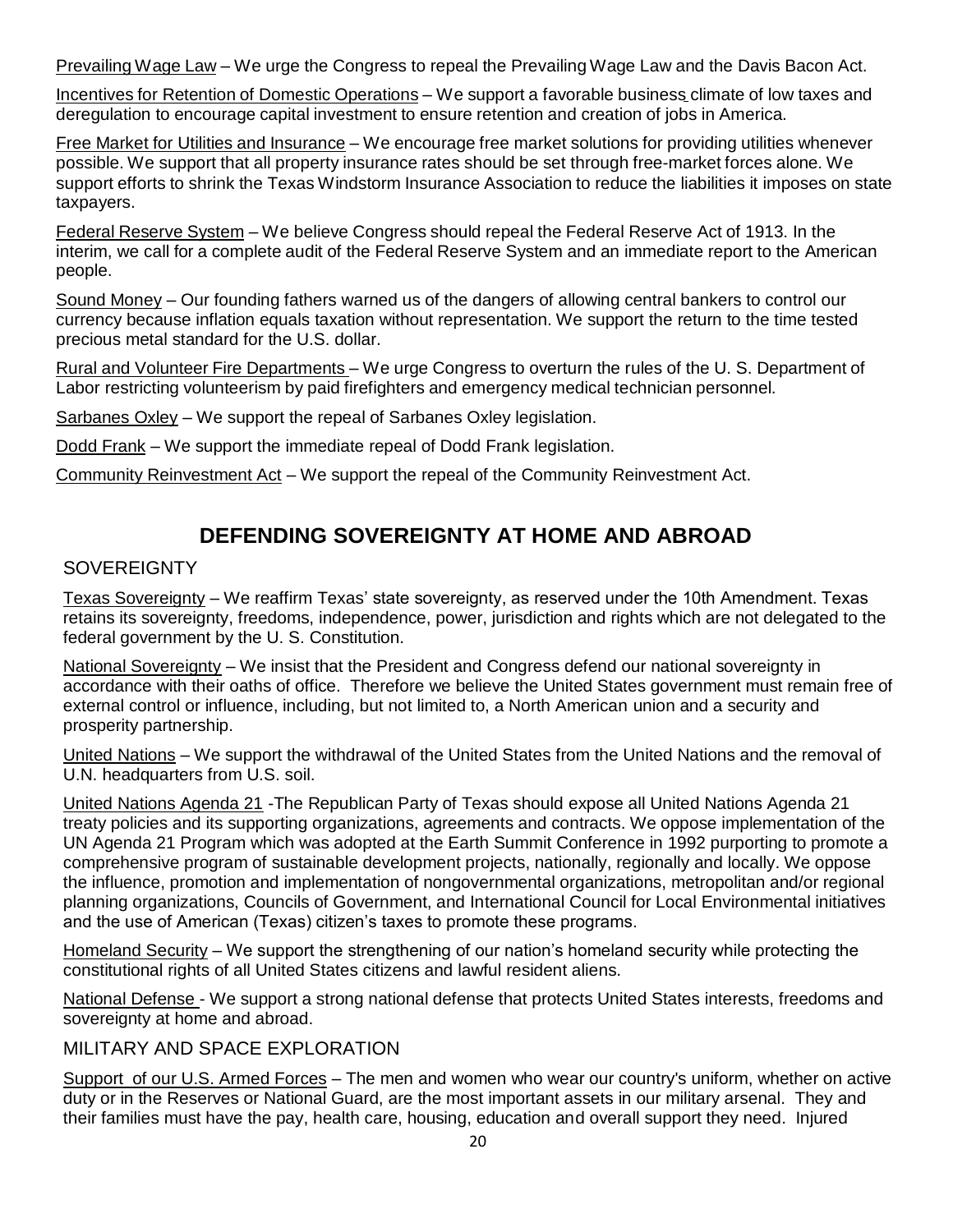military personnel deserve the best medical care our country has to offer. We must always remember those who have given the ultimate sacrifice; their families must be assured meaningful financial assistance. It is the solemn duty we owe and honor we give to those who bravely don the uniform of freedom. We support our government in continuing to seek and act upon all information concerning our military personnel and other citizens carried as Missing in Action or Prisoners of War.

Returning Veterans – We support the accommodation and reintegration of our troops once their military commitment has expired. Returning veterans must have access to educational benefits, job training and a wide variety of employment options. The Veteran's Administration must become more responsive and more efficient by eliminating its backlog and reducing waiting times for treatment. We support the privatization of veteran's healthcare.

Traditional Military Culture – To protect our serviceman and women and ensure that America's Armed Forces remain the best in the world, we affirm the timelessness of those values, the benefits of traditional military culture and the incompatibility of homosexuality with military service.

NASA – We strongly encourage the federal government and NASA to work with American citizens and American businesses to research and develop a new vehicle to continue human space flight and maintain American's leadership in space exploration.

#### IMMIGRATION

The Texas Solution – Because of decades-long failure of the federal government to secure our borders and address the immigration issue, there are now upwards of 11 million undocumented individuals in the United States today, each of whom entered and remain here under different circumstances. Mass deportation of these individuals would neither be equitable nor practical; while blanket amnesty, as occurred with the Simpson-Mazzoli Act of 1986, would only encourage future violations of the law. We seek common ground to develop and advance a conservative, market- and law-based approach to our nation's immigration issues by following these principles:

- 1. Secure Our Borders The U.S. Border must be secured immediately! We demand the application of effective, practical and reasonable measures to secure our borders and to bring safety and security for all Americans along the border and throughout the nation.
- 2. Modernize the United States Social Security Card We support the improvement of our 1936 Social Security card to use contemporary anti-counterfeit technology. The social security card will not be considered a National ID card for U.S. citizens.
- 3. Birthright Citizenship We call on the Legislative, Executive, and Judicial branches of the United States to clarify Section 1 of the 14<sup>th</sup> amendment to limit citizenship by birth to those born to a citizen of the United States with no exceptions.
- 4. Create an Effective and Efficient Temporary Worker Program A national Temporary Worker Program should be implemented to bring skilled and unskilled workers into the United States for temporary periods of time when no U.S. workers are currently available. The program should also require:
	- Self-funding through participation fees and fines;
	- Applicants must pass a full criminal background check;
	- Applicants with prior immigration violations would only qualify for the program if they paid the appropriate fines;
	- Applicants and/or Employers must prove that they can afford and/or secure private health insurance;
	- Applicants must waive any and all rights to apply for financial assistance from any public entitlement programs;
	- Applicant must show a proficiency in the English language and complete an American civic class;
	- Temporary Workers would only be able to work for employers that deduct and match payroll taxes;
	- All participants would be issued an individual Temporary-Worker Biometric Identification Card that tracks all address changes and both civil and criminal court appearances as a defendant.

FOREIGN POLICY